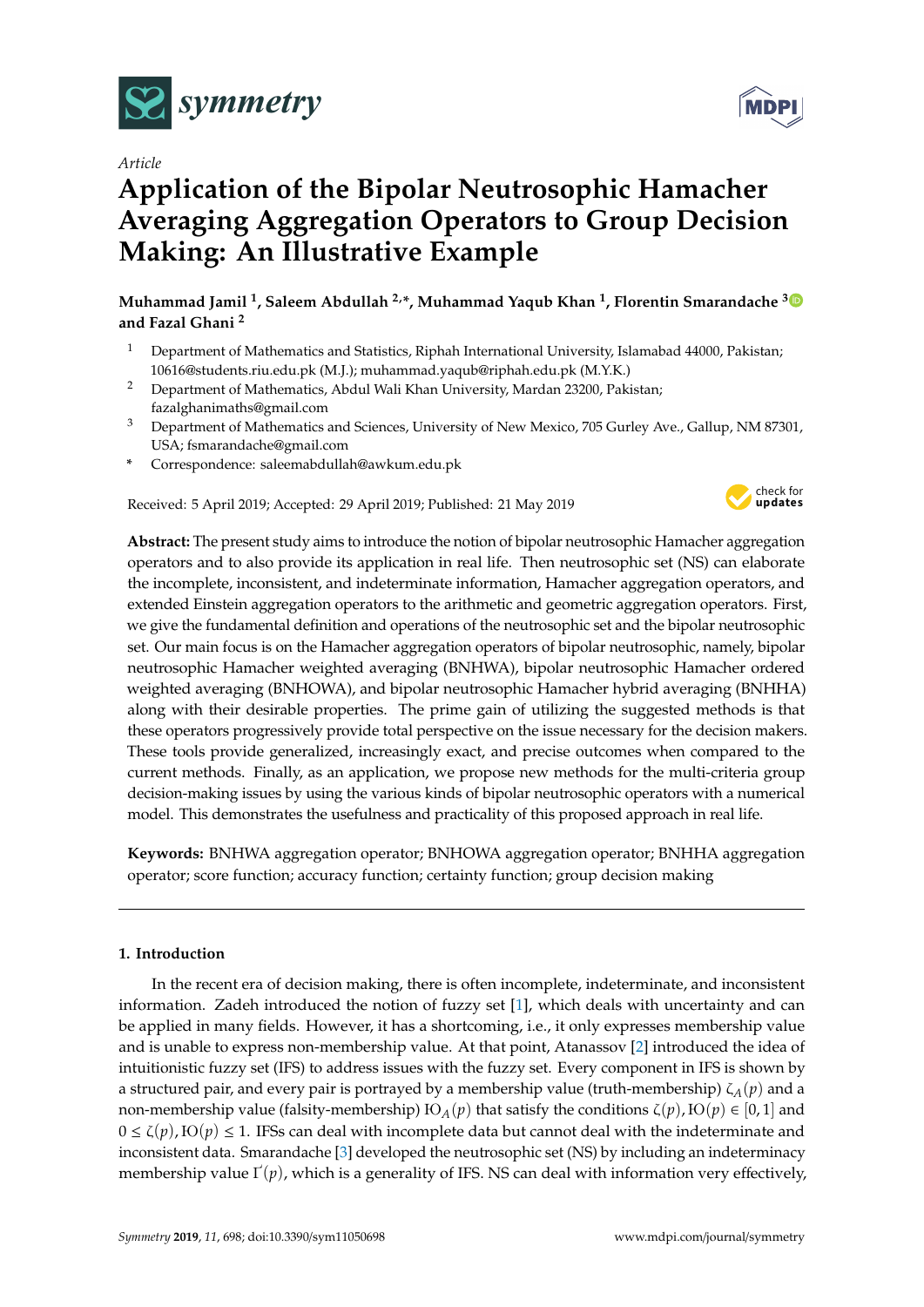i.e., incomplete, indeterminate, and inconsistent. When  $\zeta(p) + \Gamma(p) + \text{IO}(p) < 1$ , it shows that this information is indeterminate and when  $\zeta(p) + \Gamma(p) + \text{IO}(p) > 1$ , it is inconsistent information.

Single valued neutrosophic set (SVNS), as suggested by Wang et al. [\[4\]](#page-15-3), was applied to decision making with the conditions  $\zeta(p)$ ,  $\Gamma(p)$ ,  $\text{IO}(p) \in [0,1]$  and  $0 \le \zeta(p) + \Gamma(p) + \text{IO}(p) \le 3$ . Ye [\[5\]](#page-15-4) introduced the correlation coefficient and also proposed the comparison method for SVNSs. Wang et al. [\[6\]](#page-15-5) proposed the interval valued SVNSs to extend the truth, indeterminacy, and false membership to interval values. Ye [\[7\]](#page-15-6) defined the similarity measures between interval valued neutrosophic sets on the basis of the Hamming and Euclidean distances and also proposed a multiple attribute decision-making method.

Aggregation operators are the important research areas, claiming the attention of today's researchers. Since the proposed theory of IFS, many scientists [\[8–](#page-15-7)[15\]](#page-15-8) have made essential contributions to the advancement of IFS theory. XU and Yager [\[12\]](#page-15-9) developed the notion of aggregation operators based on IFS. They also applied these aggregation operators to decision making. Wang and Liu [\[16\]](#page-15-10), proposed the idea of Einstein aggregation operators. Zhao and Wei [\[17\]](#page-15-11) built up some of the Einstein hybrid aggregation operators. Fahmi et al. [\[18–](#page-16-0)[21\]](#page-16-1) developed aggregation operators based on triangular and trapezoidal cubic fuzzy numbers with applications to decision making. Rahman et al. [\[22–](#page-16-2)[25\]](#page-16-3) proposed aggregation operators on different extension of fuzzy numbers. The bipolar fuzzy set (BFS) [\[26–](#page-16-4)[28\]](#page-16-5) uses a substitute method to deal with uncertainty in decision making. The bipolar fuzzy set consists of a positive as well as negative membership degree. The membership degree of the bipolar fuzzy set ranges from −1 to 1. BFSs have been useful in various research domains and set theory decision analysis and organizational modeling [\[29\]](#page-16-6), quantum computing [\[30\]](#page-16-7), physics and philosophy [\[31\]](#page-16-8), and graph theory [\[32\]](#page-16-9). Bipolar averaging and geometric fuzzy aggregations operators were defined by Gul [\[33\]](#page-16-10). Irfan et al. [\[34\]](#page-16-11) presented the bipolar neutrosophic set with basic operations. They also proposed the comparison method for bipolar neutrosophic sets. Fan et al. [\[35\]](#page-16-12) developed Heronian mean operators in a bipolar neutrosophic environment. Irfan et al. [\[36\]](#page-16-13) presented the interval valued bipolar neutrosophic set with applications to pattern recognition. Irfan et al. [\[37\]](#page-16-14) proposed the interval valued neutrosophic soft set with applications to decision making. Zhan et al. [\[38\]](#page-16-15) proposed Schweizer-Sklar Muirhead mean aggregation operators based on single-valued neutrosophic set. Ashraf et al. introduced some logarithmic aggregation operators on neutrosophic sets [\[39\]](#page-16-16).

Hamacher t-norm and t-conorm [\[40\]](#page-16-17), which are the generalization of algebraic and Einstein t-norm and t-conorm, are more general and flexible. There are many researchers who extended the Hamacher operations to solve multiple attribute decision-making problems combined with other fuzzy environments, such as intuitionistic [\[41\]](#page-16-18), interval valued intuitionistic [\[42\]](#page-17-0), hesitant fuzzy [\[43\]](#page-17-1), hesitant Pythagorean fuzzy [\[44\]](#page-17-2), bipolar fuzzy numbers [\[45\]](#page-17-3) and neutrosophic numbers [\[46,](#page-17-4)[47\]](#page-17-5). Since the development of this field, there has been no significant research on Hamacher operations and its applicability to bipolar neutrosophic numbers. Here, we extended the Hamacher operations to bipolar neutrosophic numbers to develop bipolar neutrosophic Hamacher aggregation operators for multiple attribute decision-making problems.

Decision making plays a key role in present day management. Necessarily, sound decision making is a basic part of administration. Consciously or unconsciously, a manager makes a decision, or decisions, as it is his or her responsibility as a manager. Decision making has a consequential role as organizational and managerial activities are linked with that decision. A decision is explained as a sequence of actions, intentionally taken from a set of alternates, to accomplish managerial or organizational targets. The decision-making process is an incessant and obligatory part of organization management or activities that are carried out in business. Decisions are made to address the events of all activities related to business and organizations. Decision and economic theories are interconnected with the assumption that field experts make a decision to make the best use out of their personal interest and reasonableness. This, though, doesn't take into consideration the probabilities of intervening factors that make decision making dependent upon the situation. The aforementioned factors play a key role in normalizing decision making for the manager to achieve optimal targets.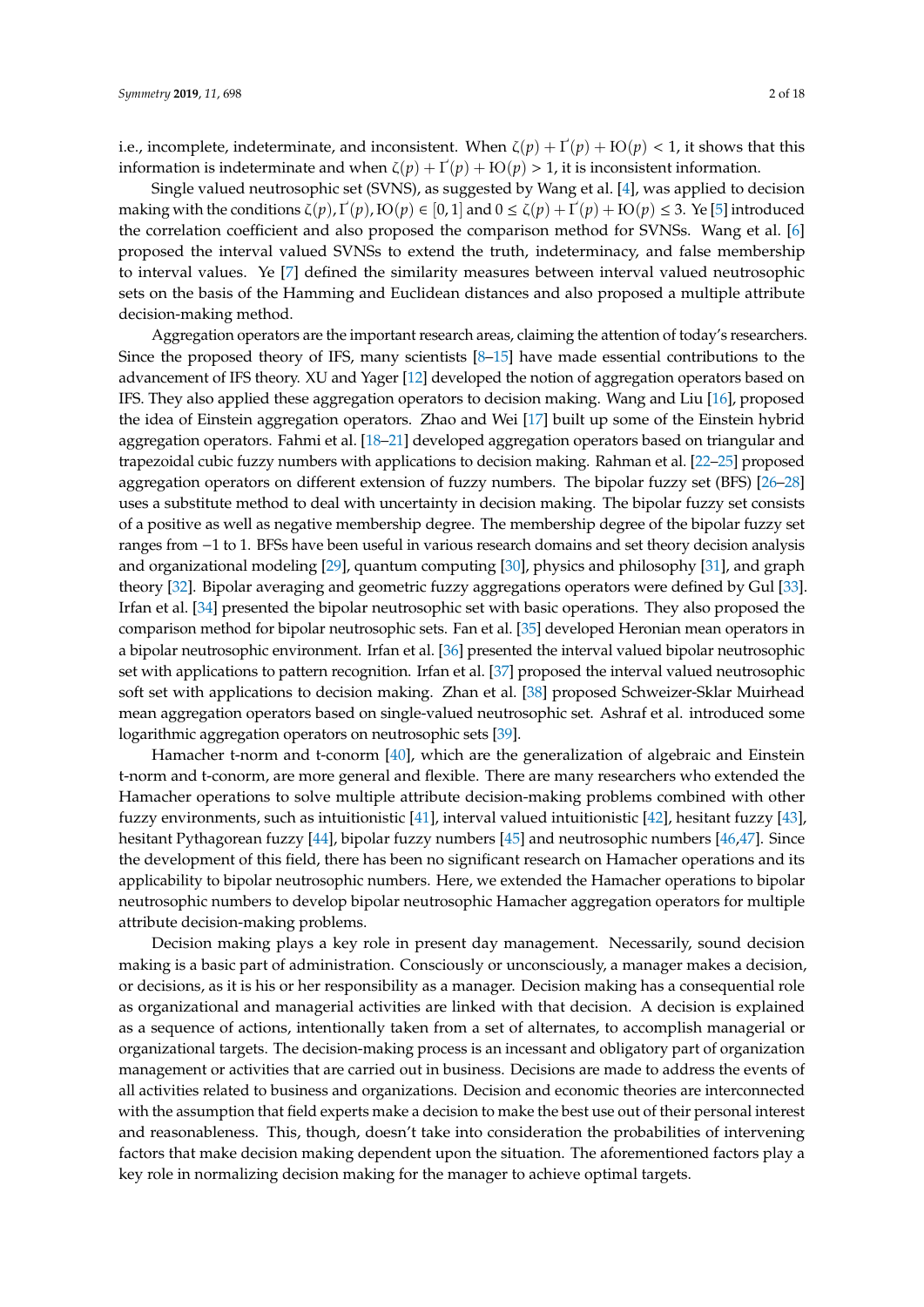Although there is much literature available regarding the present study, the points given below, connected to the bipolar neutrosophic set and its aggregation operator, motivated the researcher to construct a detail and deep inquiry in the present study. Our main rationalizations and are as follows:

- (1) Single valued neutrosophic sets (SVNSs) help in dealing with uncertain information in a more reliable way. It is a generalization of classical set, fuzzy set, and intuitionistic fuzzy set etc., and adaptable to the framework in comparison with pre-existing fuzzy sets and its versions.
- (2) To deal with uncertain real-life problems, bipolar fuzzy sets are of great value and prove to be helpful in dealing with the positive as well as the negative membership values.
- (3) We tried to merge these ideas with the Hamacher aggregation operator and strive to develop a more effective tool to deal with uncertainty in the form of bipolar neutrosophic Haymaker averaging aggregation operators.
- (4) The objective of the study was to propose bipolar neutrosophic Hamacher operators and also study its properties. Furthermore, we proposed three aggregation operators, namely bipolar neutrosophic Hamacher weighted averaging operators (BNHWA), and bipolar neutrosophic Hamacher ordered weighted averaging operators (BNHOWA) and bipolar neutrosophic Hamacher hybrid averaging operators (BNHHA). Multi-attribute decision making (MADM) program approach is established based on bipolar neutrosophic numbers
- (5) So as to affirm the effectiveness of the proposed method, we applied bipolar neutrosophic numbers to the decision-making problem.
- (6) The initial decision matrices were composed of bipolar neutrosophic numbers and transformed into a collective bipolar neutrosophic decision matrix.
- (7) The proposed operators probably completely elaborate the vagueness of bipolar neutrosophic Hamacher aggregation operator.

The rest of the study is organized as follows:

- Section [2](#page-2-0) comprises the fundamental definitions and their related properties, which are required later in paper.
- In Section [3](#page-7-0) we introduce the BNHWA operator, BNHWOA operator and BNHHA operator.
- In Section [4,](#page-12-0) the new aggregation operators are applied to group decision making and we propose a numerical problem.
- In Section [5,](#page-14-0) there is a comparison of our method in relation to other methods and concluding remarks are also given.

#### <span id="page-2-0"></span>**2. Preliminaries**

Fundamental definitions of neutrosophic set are provided in the current section for bipolar fuzzy set, bipolar neutrosophic set, score function, accuracy function, certainty function and Hamacher operations.

**Definition 1.** *[\[3\]](#page-15-2) Let P be any fixed set. Then a neutrosophic set (NS) is as follows:*

$$
B = \{ (p, \zeta(p), \Gamma(p), \text{IO}(p)) \middle| p \in P \},
$$
\n<sup>(1)</sup>

*where the truth-membership is* ζ : *H* → *E, the indeterminacy-membership is* Ґ : *H* → *E, and the falsity-membership is*  $\rm{IO}$  :  $H\to E$  , where  $E=]0^-,1^+[.\zeta(p),\Gamma(p)$  and  $\rm{IO}(p)$  are real standard or non-standards *subsets of* ]0 <sup>−</sup>, 1+[*, which was proposed by Abraham Robinson in 1966 [\[48\]](#page-17-6). There is no restriction on the sum of*  $\zeta(p)$ ,  $\Gamma(p)$  *and*  $\text{IO}(p)$ , *so*  $0^{-} \leq \zeta(p) + \Gamma(p) + \text{IO}(p) \leq 3^{+}$ .

As it is difficult to apply NS in real scientific and engineering areas, Wang et al. [\[4\]](#page-15-3) proposed the concept of a single valued neutrosophic set (SVNS), which follows.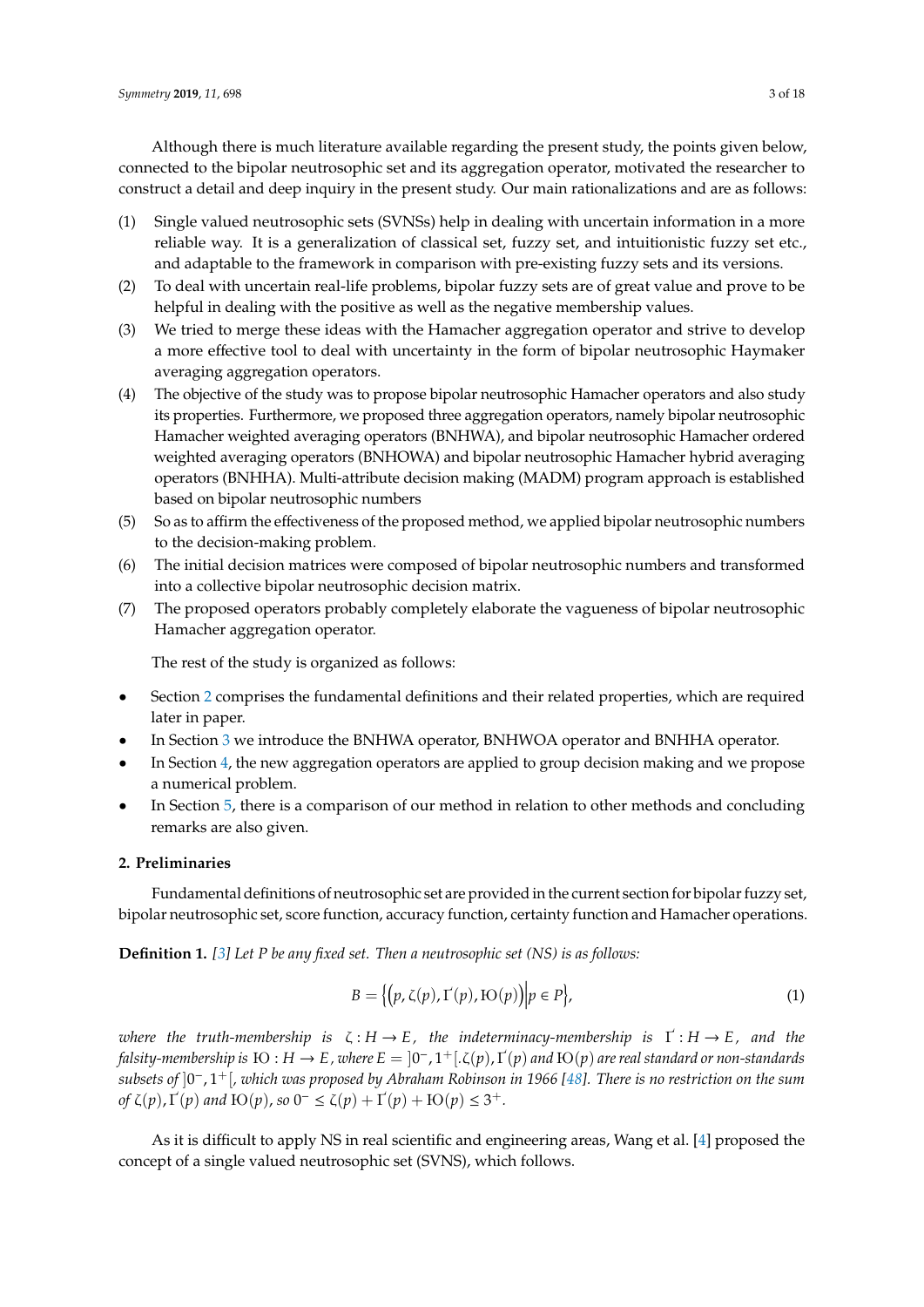**Definition 2.** *[\[4\]](#page-15-3) Let P be a non-empty set, with an element in P denoted by p, and then the single valued neutrosophic set (SVNS) of A in H is as follows:*

$$
A_{NS} = \{ (p, \zeta(p), \Gamma(p), \text{IO}(p)) \middle| p \in P \},\tag{2}
$$

*where the truth-membership is* ζ : *H* → *N, the indeterminacy-membership is* Ґ : *H* → *N, and the falsity-membership is*  $FO : H \to N$ , *where*  $N = [0, 1]$ *. There is one condition, i.e.,* 

$$
0 \le \zeta(p) + \Gamma(p) + \text{IO}(p) \le 3.
$$

The basic operations for two SVNSs are:

$$
A_{NS} = \{ (p, \zeta_A(p), \Gamma_A(p), \mathrm{IO}_A(p)) \mid p \in P \}, \ B_{NS} = \{ (p, \zeta_B(p), \Gamma_B(p), \mathrm{IO}_B(p)) \mid p \in P \},\
$$

and are given as follows:

i. The subset  $A_{NS} ⊆ B_{NS}$  if, and only if,

$$
\zeta_A(p) \le \zeta_B(p), \Gamma_A(p) \ge \Gamma_B(p), \text{IO}_A(p) \ge \text{IO}_B(p).
$$

ii.  $A_{NS} = B_{NS}$  if, and only if,

$$
\zeta_A(p) = \zeta_B(p), \Gamma_A(p) = \Gamma_B(p), \text{IO}_A(p) = \text{IO}_B(p).
$$

iii. the complement  $A'_{NS}$  is

$$
A'_{NS} = \big\{ (p, \mathrm{IO}_A(p), 1 - \mathrm{I'}_A(p), \zeta_A(p)) \big| p \in P \big\}.
$$

iv. the intersection is defined by

$$
A_{NS} \cap B_{NS} = \{ (p, \min\{\zeta_A(p), \zeta_B(p)\}, \max\{\Gamma_A(p), \Gamma_B(p)\}, \max\{\mathrm{IO}_A(p), \mathrm{IO}_B(p)\}\) | p \in P \}, \text{ and}
$$

v. the union is defined by

$$
A_{NS} \cup B_{NS} = \{ (p, \max\{\zeta_A(p), \zeta_B(p)\}, \min\{\Gamma_A(p), \Gamma_B(p)\}, \min\{\mathrm{IO}_A(p), \mathrm{IO}_B(p)\}\}\big| p \in P \},\
$$

**Definition 3.** [\[49\]](#page-17-7) Let  $u_1 = (\zeta_1, \Gamma_1, \text{IO}_1)$  and  $u_2 = (\zeta_2, \Gamma_2, \text{IO}_2)$  be two single-value neutrosophic numbers *(SVNNs). Then, the operations for the SVNNs are as follows:*

i.  $u_1 + u_2 = (\zeta_1 + \zeta_2 - \zeta_1 \zeta_2, \Gamma_1 \Gamma_2, \text{IO}_1 \text{IO}_2),$ ii.  $u_1 \cdot u_2 = (\zeta_1 + \zeta_2, \zeta_1 + \zeta_2 - \zeta_1 \zeta_2, \zeta_1 + \zeta_2 - \zeta_1 \zeta_2).$ iii.  $\lambda(u_1) = \left(1 - (1 - \zeta_1)^{\lambda}, (\Gamma_1)^{\lambda}, (\mathrm{IO}_1)^{\lambda}\right)$  and iv.  $(u_1)^{\lambda} = ((\zeta_1)^{\lambda}, 1 - (1 - \zeta_1)^{\lambda}, 1 - (1 - \zeta_1)^{\lambda}).$ 

*where*  $\lambda > 0$ .

**Definition 4.** [\[49\]](#page-17-7) Let  $u_1 = (\zeta_1, \zeta_1, \mathrm{IO}_1)$  be a SVNN. Then, the score function  $s(u_1)$  is as follows:

$$
s(u_1) = \frac{(\zeta_1 + 1 - \Gamma_1 + 1 - \text{IO}_1)}{3}.
$$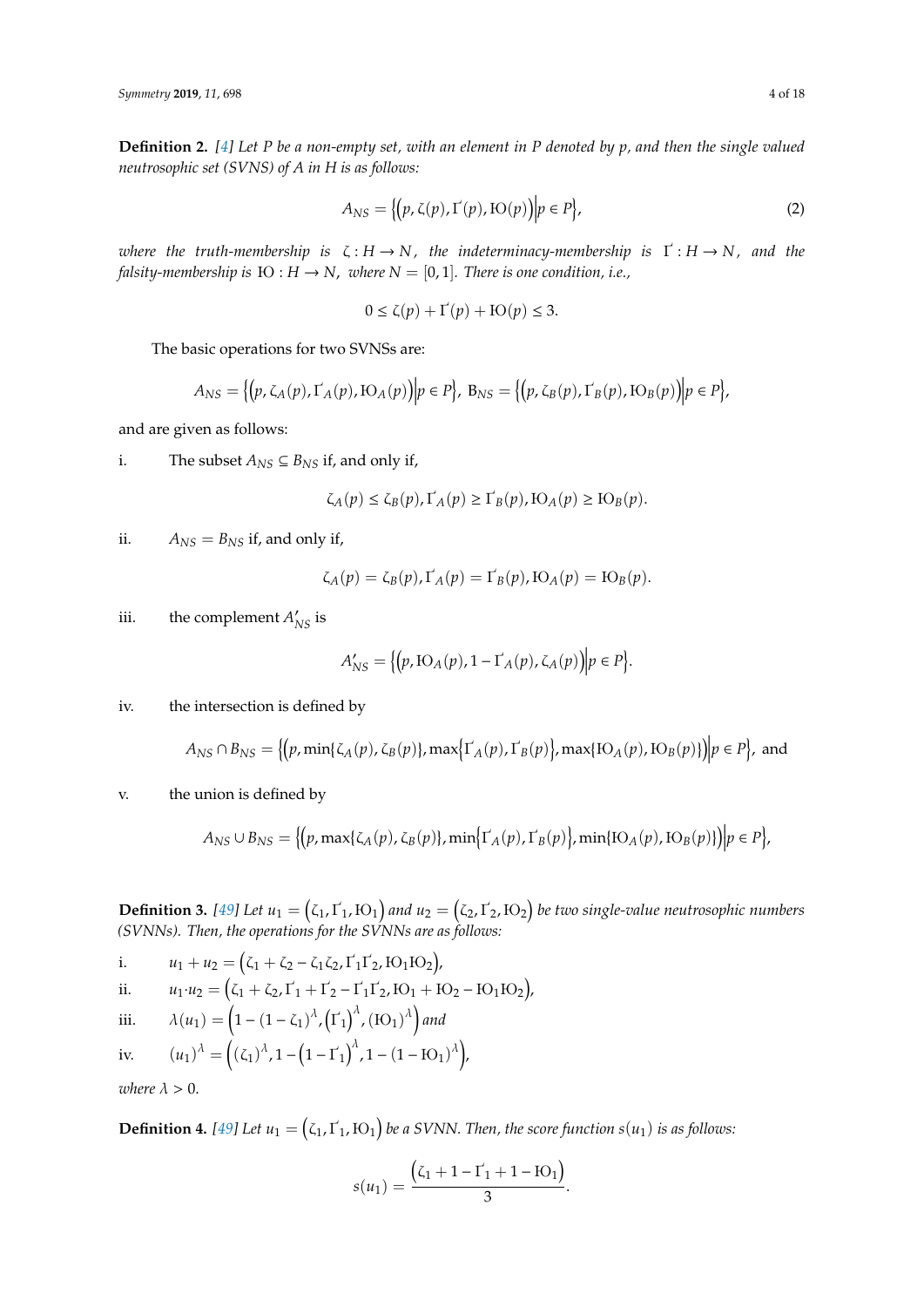**Definition 5.** [\[49\]](#page-17-7) Let  $u_1 = (\zeta_1, \Gamma_1, \text{IO}_1)$  be a SVNN. Then, the accuracy function  $a(u_1)$  is as follows:

$$
a(u_1)=(\zeta_1 - IO_1).
$$

**Definition 6.** [\[49\]](#page-17-7) Let  $u_1 = (\zeta_1, \Gamma_1, \text{IO}_1)$  be a SVNN. Then, the certainty function  $c(u_1)$  is as follows:

$$
c(u_1)=\zeta_1.
$$

**Definition 7.** [\[49\]](#page-17-7) Let  $u_1 = (\zeta_1, \Gamma_1, \text{IO}_1)$  and  $u_2 = (\zeta_2, \Gamma_2, \text{IO}_2)$  be two SVNNs. Then, the comparison is as *follows:*

i. *if*  $s(u_1) > s(u_2)$ , then  $u_1$  is greater than  $u_2$ , denoted by  $u_1 > u_2$ ,

ii. *if*  $s(u_1) = s(u_2)$  and  $a(u_1) > a(u_2)$ , then  $u_1$  is greater than  $u_2$ , denoted by  $u_1 > u_2$ ,

iii.  $if s(u_1) = s(u_2)$ ,  $a(u_1) = a(u_2)$  and  $c(u_1) > c(u_2)$ , then  $u_1$  is greater than  $u_2$ , denoted by  $u_1 > u_2$  and

iv. *if*  $s(u_1) = s(u_2)$ ,  $a(u_1) = a(u_2)$  and  $c(u_1) = c(u_2)$ , then  $u_1$  is equal to  $u_2$ , denoted by  $u_1 = u_2$ .

**Definition 8.** *[\[28\]](#page-16-5) Let P be a fixed set, and the bipolar fuzzy set is as follows:*

$$
F = \left\{ \left\langle p, \mu_F^+(p), \eta_F^-(p) \right\rangle \middle| p \in P \right\},\tag{3}
$$

where the positive degree of membership is  $\mu_{\scriptscriptstyle \text{F}}^+(p)$  :  $H\to N$  and the negative degree of membership is  $\eta_{\scriptscriptstyle E}^ F_F^-(p)$ : *H* → *M*, *where N* = [1,0] *and M* = [−1,0].

**Definition 9.** *[\[34\]](#page-16-11) A bipolar neutrosophic set (BNS), A in P, is as follows:*

$$
A = \{ (p, \zeta^+(p), \Gamma^+(p), \text{IO}^+(p), \zeta^-(p), \Gamma^-(p), \text{IO}^-(p) ) \big| p \in P \},\tag{4}
$$

Let  $\zeta^+(p)$ ,  $\Gamma^+(p)$ ,  $\text{IO}^+(p) = \text{BN}^+$  and  $\zeta^-(p)$ ,  $\Gamma^-(p)$ ,  $\text{IO}^-(p) = \text{BN}^-$ , where,  $\zeta^+(p)$ ,  $\Gamma^+(p)$ ,  $\text{IO}^+(p)$  is the positive degree of truth, the indeterminate and false membership of  $p \in P$  and  $\zeta^-(p)$ ,  $\Gamma^-(p)$ ,  $\mathrm{IO}^-(p)$ is the negative degree of truth, the indeterminate and false membership of  $p \in P$ . Then  $BN^+ : H \to N$ and  $BN^{-}: H \to M$ , where  $N = [1, 0]$  and  $M = [-1, 0]$ . There are conditions where  $0 \le \zeta^+(p) + \Gamma^+(p)$  $\text{IO}^+(p) + \zeta^-(p) + \text{I}'^-(p) + \text{IO}^-(p) \leq 6.$ 

**Example 1.** Let  $P = \{p_1, p_2, p_3\}$ , then

$$
A = \left\{ \begin{array}{l} (p_1, 0.1, 0.5, 0.3, -0.4, -0.5, -0.6), \\ (p_2, 0.2, 0.7, 0.4, -0.3, -0.6, -0.2), \\ (p_3, 0.4, 0.6, 0.7, -0.2, -0.3, -0.1) \end{array} \right\}
$$

*is a bipolar neutrosophic subset of P.*

Basic operations [\[34\]](#page-16-11), for two bipolar neutrosophic sets (BNSs), are as follows: Let

$$
A_1 = \left\{ \left( p, \zeta_1^+(p), \Gamma_1^+(p), \mathrm{IO}_1^+(p), \zeta_1^-(p), \Gamma_1^-(p), \mathrm{IO}_1^-(p) \right) \middle| p \in P \right\}
$$
  
and 
$$
A_2 = \left\{ \left( p, \zeta_2^+(p), \Gamma_2^+(p), \mathrm{IO}_2^+(p), \zeta_2^-(p), \Gamma_2^-(p), \mathrm{IO}_2^-(p) \right) \middle| p \in P \right\}
$$

be two BNSs, then: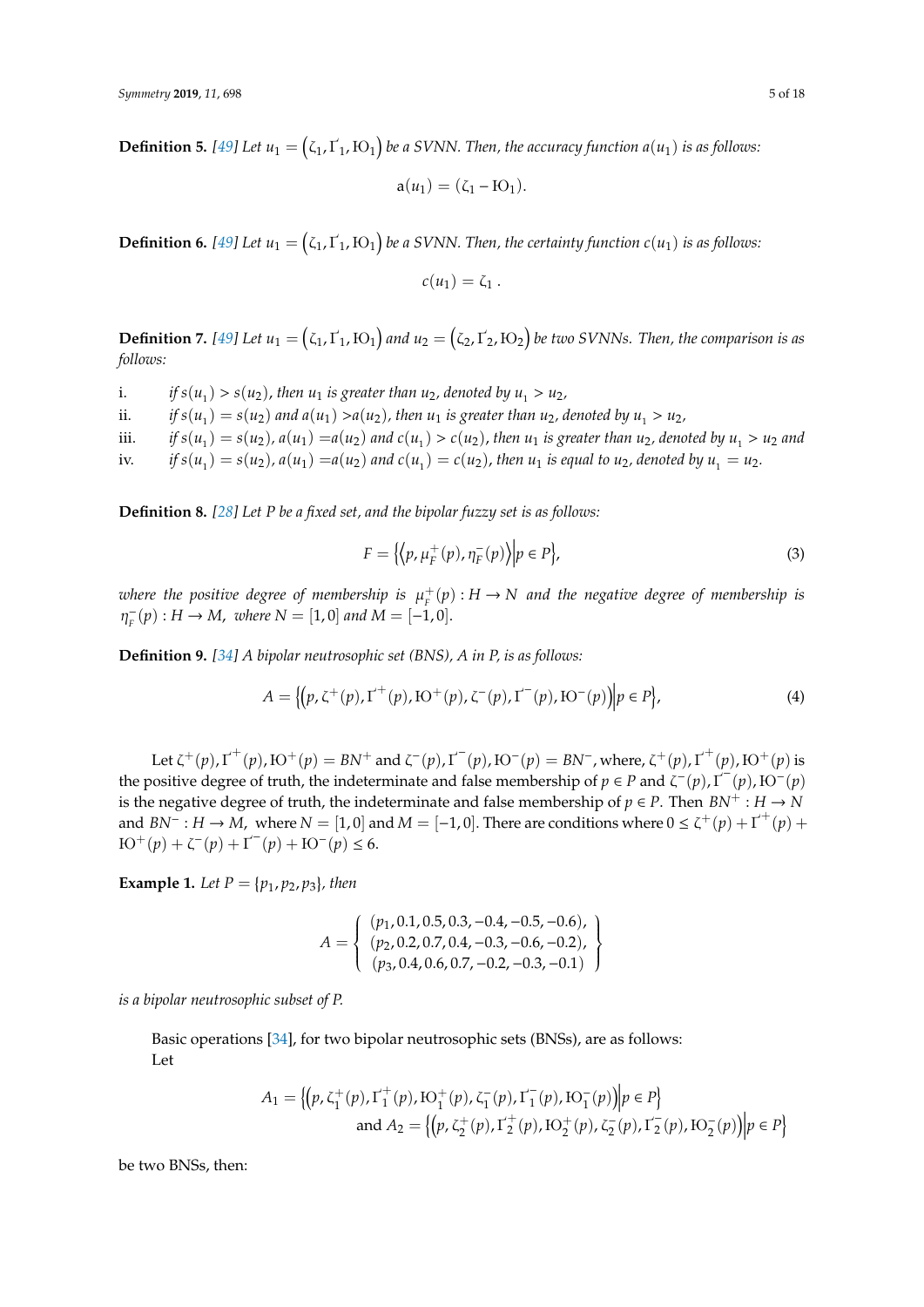i. *A*<sub>1</sub>  $\subseteq$  *A*<sub>2</sub> if, and only if,

$$
\zeta^+_1(p) \le \zeta^+_2(p), \Gamma^+_1(p) \le \Gamma^+_2(p), \mathrm{IO}^+_1(p) \ge \mathrm{IO}^+_2(p)
$$

and

$$
\zeta^-_1(p) \geq \zeta^-_2(p), \Gamma_1^-(p) \geq \Gamma_2^-(p), \mathrm{IO}^-_1(p) \leq \mathrm{IO}^-_2(p),
$$

ii.  $A_1 = A_2$  if, and only if,

$$
\zeta_1^+(p)=\zeta_2^+(p), \Gamma_1^+(p)=\Gamma_2^+(p), \mathrm{IO}_1^+(p)=\mathrm{IO}_2^+(p)
$$

and

$$
\zeta_1^-(p) = \zeta_2^-(p), \Gamma_1^-(p) = \Gamma_2^-(p), \mathrm{IO}_1^-(p) = \mathrm{IO}_2^-(p),
$$

#### iii. The union is defined as:

 $(A_1 \cup A_2) = \Big\{ \Big( \max\bigl(\zeta_1^+(p),\zeta_2^+(p)\bigr), \frac{\Gamma_1^+(p) + \Gamma_2^+(p)}{2}, \min\bigl(\mathrm{IO}_1^+(p),\mathrm{IO}_2^+(p)\bigr), \min\bigl(\zeta_1^-(p),\zeta_2^-(p)\bigr), \frac{\Gamma_1^-(p) + \Gamma_2^-(p)}{2}, \max\bigl(\mathrm{IO}_1^-(p),\mathrm{IO}_2^-(p)\bigr) \Bigr) \Big\}, \text{ and }$ 

# iv. The intersection is defined as:

$$
(A_1 \cap A_2) = \Big\{ \Big(\!\min\!\left(\zeta_1^+(p), \zeta_2^+(p)\right)\!, \tfrac{\Gamma_1^+(p) + \Gamma_2^+(p)}{2}, \max\!\left\{\! \operatorname{IO}_1^+(p), \operatorname{IO}_2^+(p)\right\}\!, \max\!\left(\zeta_1^-(p), \zeta_2^-(p)\right)\!, \tfrac{\Gamma_1^-(p) + \Gamma_2^-(p)}{2}, \min\!\left\{\!\operatorname{IO}_1^-(p), \operatorname{IO}_2^-(p)\right\}\!\right\}\! \Big\}.
$$

Let  $A = \{ (p, \zeta^+(p), \Gamma^+(p), \text{IO}^+(p), \zeta^-(p), \Gamma^-(p), \text{IO}^-(p) \} \mid p \in P \}$  and be a BNS. Then the complement  $A^c$  is defined as:

$$
\zeta_{A^c}^+(p) = \left\{1^+\right\} - \zeta_A^+(p), \Gamma_{A^c}^+(p) = \left\{1^+\right\} - \Gamma_A^+(p), \mathrm{IO}_{A^c}^+(p) = \left\{1^+\right\} - \mathrm{IO}_A^+(p)
$$

and

$$
\zeta_{A^c}^-(p) = \{1^-\} - \zeta_A^-(p), \Gamma_{A^c}^-(p) = \{1^-\} - \Gamma_A^-(p), \mathrm{IO}_{A^c}^-(p) = \{1^-\} - \mathrm{IO}_{A}^-(p).
$$

**Definition 10.** [\[34\]](#page-16-11) Let  $u_1 = ( \zeta_1^+ )$  $t_1^+$ ,  $\Gamma_1^+$  $_1^+$ ,  $\mathrm{IO}_1^+$ ,  $\zeta_1^ \frac{1}{1}$ ,  $\Gamma_1^ \binom{1}{1}$ , IO<sub>1</sub> and  $u_2 = \left(\zeta_2^+\right)$  $_2^+$ ,  $\Gamma_2^+$  $_{2}^{+}$ ,  $\mathrm{IO}_{2}^{+}$ ,  $\zeta_{2}^{-}$  $\frac{1}{2}$ ,  $\Gamma_2^ \binom{1}{2}$ ,  $\text{HO}_2^{\text{-}}$ ) be two bipolar *neutrosophic numbers (BNNs). Then, the operations for the BNNs are as follows:*

$$
u_1 + u_2 = (\zeta_1^+ + \zeta_2^+ - \zeta_1^+ \zeta_2^+, \Gamma_1^+ \Gamma_2^+, \text{IO}_1^+ \text{IO}_2^+, -\zeta_1^- \zeta_2^-, -(-\Gamma_1^- - \Gamma_2^- - \Gamma_1^- \Gamma_2^-), -(-\text{IO}_1^- - \text{IO}_2^- - \text{IO}_1^- \text{IO}_2^-)),
$$
  
\n
$$
u_1 \cdot u_2 = (\zeta_1^+ \zeta_2^+, \Gamma_1^+ + \Gamma_2^+ - \Gamma_1^+ \Gamma_2^+, \text{IO}_1^+ + \text{IO}_2^+ - \text{IO}_1^+ \text{IO}_2^+, -(-\zeta_1^- - \zeta_2^- - \zeta_1^- \zeta_2^-), -\Gamma_1^- \Gamma_2^-, -\text{IO}_1^- \text{IO}_2^-),
$$
  
\n
$$
\lambda(u_1) = (1 - (1 - \zeta_1^+)^{\lambda}, (\Gamma_1^+)^{\lambda}, (\text{IO}_1^+)^{\lambda}, -(-\zeta_1^-)^{\lambda}, -(-\Gamma_1^-)^{\lambda}, -(1 - (1 - (-\text{IO}_1^-))^{\lambda})),
$$
  
\n
$$
(u_1)^{\lambda} = ((\zeta_1^+)^{\lambda}, 1 - (1 - \Gamma_1^+)^{\lambda}, 1 - (1 - \text{IO}_1^+)^{\lambda}, -(1 - (1 - (-\zeta_1^-))^{\lambda}), -(-\Gamma_1^-)^{\lambda}, -(-\text{IO}_1^-)^{\lambda}).
$$

where  $\lambda > 0$ .

**Definition 11.** [\[34\]](#page-16-11) Let  $u = (z^+, t^+, \text{IO}^+, \text{C}^-, t^-, \text{IO}^-)$  be a bipolar neutrosophic number (BNN), then the *score function of u is as follows:*

$$
S(u) = \frac{1}{6}(\zeta^{+} + 1 - \Gamma^{+} + 1 - \text{IO}^{+} + 1 + \zeta^{-} - \Gamma^{-} - \text{IO}^{-}).
$$
\n(5)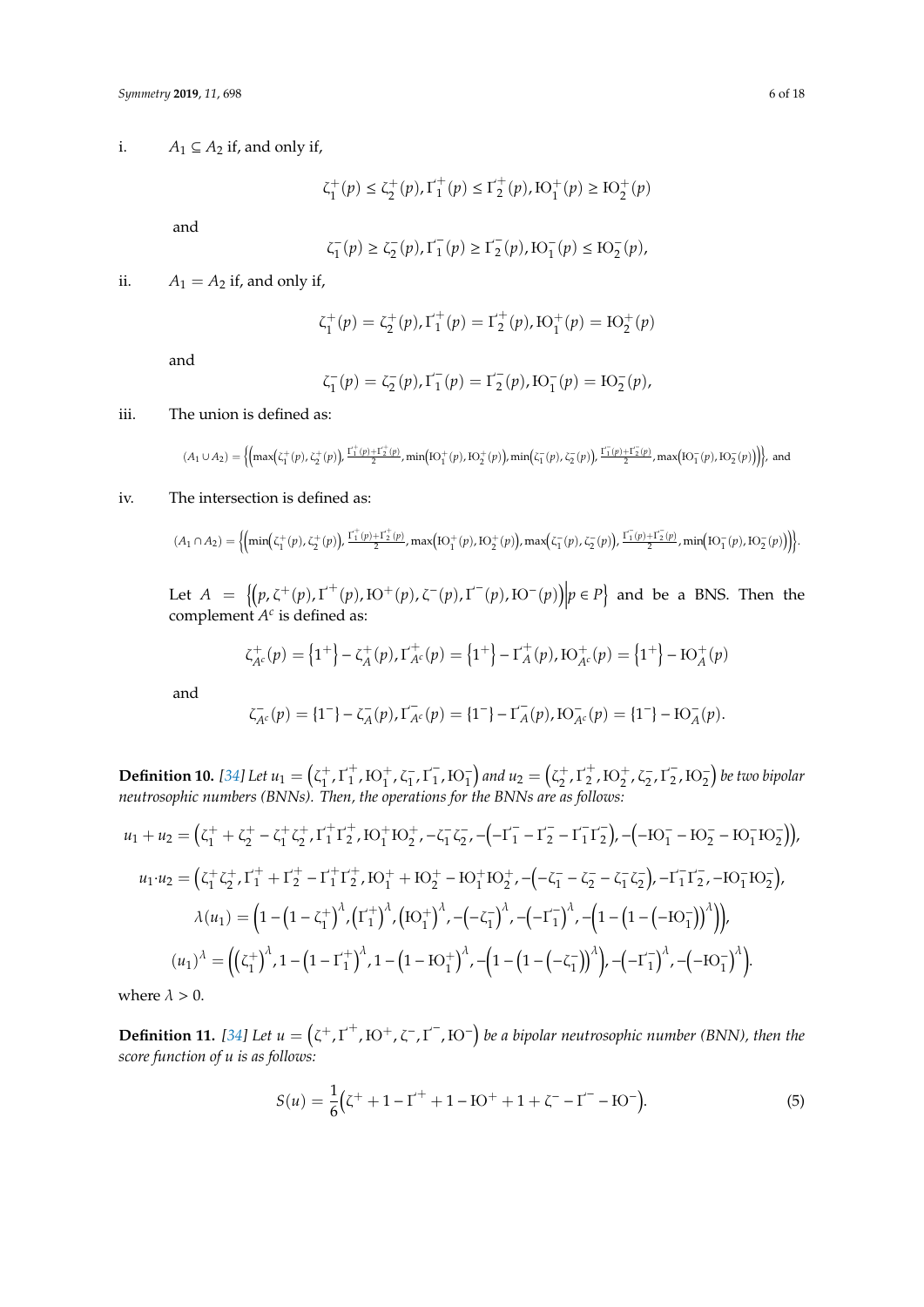**Definition 12.** [\[34\]](#page-16-11) Let  $u = (z^+, t'^+, \text{IO}^+, \text{C}^-, t'^-, \text{IO}^-)$  be a BNN, then the accuracy function of *u* is as follows:

$$
a(u) = \zeta^+ - \mathrm{IO}^+ + \zeta^- - \mathrm{IO}^-.
$$
 (6)

**Definition 13.** [\[34\]](#page-16-11) Let  $u = (z^+, \Gamma^+, \text{IO}^+, \zeta^-, \Gamma^-, \text{IO}^-)$  be a bipolar neutrosophic value, then the certainty *function of u is as follows:*

$$
c(u) = \zeta^+ - \mathrm{IO}^-.
$$
 (7)

**Definition 14.** [\[34\]](#page-16-11) Let  $u_1 = ( \zeta_1^+ )$  $^{+}_{1}$ ,  $\Gamma^{+}_{1}$  $_1^+$ ,  $\mathrm{IO}_1^+$ ,  $\zeta_1^ \frac{1}{1}$ ,  $\Gamma_1^ \binom{1}{1}$ , **i**O<sub>1</sub> $\binom{1}{2}$  and  $u_2 = \left(\zeta_2^+\right)$  $_2^+$ ,  $\Gamma_2^+$  $_{2}^{+}$ ,  $\mathrm{IO}_{2}^{+}$ ,  $\zeta_{2}^{-}$  $\frac{1}{2}$ ,  $\Gamma_2^ \binom{1}{2}$ ,  $\text{IO}_2^-$ ) be two BNNs, *then the comparison method is as follows:*

- (i) If  $S(u_1) > S(u_2)$ , then  $u_1$  *is greater than u<sub>2</sub>*, *denoted by*  $u_1 > u_2$ ,
- (ii) *If*  $S(u_1) = S(u_2)$ , and  $a(u_1) > a(u_2)$ , then  $u_1$  is superior to  $u_2$ , denoted by  $u_1 > u_2$ ,
- (iii) If  $S(u_1) = S(u_2)$ ,  $a(u_1) = a(u_2)$  and  $c(u_1) > c(u_2)$ , then  $u_1$  is greater than  $u_2$ , denoted by  $u_1 > u_2$  and
- (iv) *If*  $S(u_1) = S(u_2)$ ,  $a(u_1) = a(u_2)$  and  $c(u_1) = c(u_2)$ , then  $u_1$  is equal to  $u_2$ , denoted by  $u_1 = u_2$

Hamacher [\[40\]](#page-16-17) proposed a more generalized t-norm and t-conorm. The Hamacher product, ⊗, is a t-norm and the Hamacher sum, ⊕, is a t-conorm, where:

$$
T(a,b) = a \otimes b = \frac{ab}{\overline{\gamma} + (1-\overline{\gamma})(a+b-ab)}, \overline{\gamma} > 0
$$
  

$$
T * (a,b) = a \oplus b = \frac{a+b-ab - (1-\overline{\gamma})ab}{1 - (1-\overline{\gamma})ab}, \overline{\gamma} > 0
$$

when  $\ddot{y} = 1$ , the Hamacher t-norm and t-conorm will be reduced to algebraic t-norm and *t*-conorm, respectively:

$$
T(a,b) = a \otimes b = ab
$$
  

$$
T*(a,b) = a \oplus b = a + b - ab
$$

when  $\ddot{y} = 2$ , the Hamacher t-norm and t-conorm will be reduced to the Einstein t-norm and t-conorm, respectively [\[16\]](#page-15-10):

$$
T(a,b) = a \otimes b = \frac{ab}{1 + (1 - a)(1 - b)}
$$

$$
T * (a,b) = a \oplus b = \frac{a+b}{1 + ab}
$$

The following definitions introduce the Hamacher operations of bipolar neutrosophic set, as the notion of the bipolar neutrosophic Hamacher sum, product, scalar multiple and exponential operations are defined.

**Definition 15.** *Let*  $u = (z^+, \Gamma^+, \text{IO}^+, \text{C}^-, \Gamma^-, \text{IO}^-)$ ,  $u_1 = (z_1^+, \text{IO}^+, \text{C}^-, \text{IO}^-, \text{IO}^-, \text{III}^-, \text{III}^-, \text{III}^-, \text{III}^-, \text{III}^-, \text{III}^-, \text{III}^-, \text{III}^-, \text{III}^-, \text{III}^-, \text{III}^-, \text{III}^-, \text{III}^-, \text{III}^-, \text{III}^-, \text{III}^-, \text{III}^-, \$  $_1^+$ ,  $\Gamma_1^+$  $_1^+$ ,  $\mathrm{IO}_1^+$ ,  $\zeta_1^ \frac{1}{1}$ ,  $\Gamma_1^ \binom{1}{1}$ , **i**O<sub>1</sub></sub> and **u**<sub>2</sub> =  $(\zeta_2^+$  $_2^+$ ,  $\Gamma_2^+$  $_2^+$ ,  $\mathrm{IO}_2^+$ ,  $\zeta_2^ \frac{1}{2}$ ,  $\Gamma_2^ \binom{1}{2}$ , **i**O<sub>2</sub>) be three BNNs values, and  $\lambda > 0$  be any real number, then we define basic *Hamacher operators with*  $\gamma > 0$ .

$$
u_{1} \oplus u_{2} = \begin{pmatrix} \frac{\zeta_{1}^{+} + \zeta_{2}^{+} - \zeta_{1}^{+} \zeta_{2}^{+} - (1 - \gamma) \zeta_{1}^{+} \zeta_{2}^{+}}{1 - (1 - \gamma) \zeta_{1}^{+} \zeta_{2}^{+}} & \frac{\Gamma_{1}^{+} \Gamma_{2}^{+}}{\gamma + (1 - \gamma) (\Gamma_{1}^{+} + \Gamma_{2}^{+} - \Gamma_{1}^{+} \Gamma_{2}^{+})'} & \frac{\mathrm{IO}_{1}^{+} \mathrm{IO}_{2}^{+}}{\gamma + (1 - \gamma) (\mathrm{IO}_{1}^{+} + \mathrm{IO}_{2}^{+} - \mathrm{IO}_{1}^{+} \mathrm{IO}_{2}^{+})'} \\ \frac{-\zeta_{1}^{-} \zeta_{2}^{-}}{\gamma + (1 - \gamma) (\zeta_{1}^{-} + \zeta_{2}^{-} - \zeta_{1}^{-} \zeta_{2}^{-})'} & \frac{-(-\Gamma_{1}^{-} - \Gamma_{2}^{-} - \Gamma_{1}^{-} \Gamma_{2}^{-} - (1 - \gamma) \Gamma_{1}^{-} \Gamma_{2}^{-})}{1 - (1 - \gamma) \Gamma_{1}^{-} \Gamma_{2}^{-}} & -\frac{(-\mathrm{IO}_{1}^{-} - \mathrm{IO}_{2}^{-} - \mathrm{IO}_{1}^{-} \mathrm{IO}_{2}^{-} - (1 - \gamma) \mathrm{IO}_{1}^{-} \mathrm{IO}_{2}^{-})}{1 - (1 - \gamma) \mathrm{IO}_{1}^{-} \mathrm{IO}_{2}^{-}} \end{pmatrix} (8)
$$
\n
$$
u_{1} \otimes u_{2} = \begin{pmatrix} \frac{\zeta_{1}^{+} \zeta_{2}^{+}}{\gamma + (1 - \gamma) (\zeta_{1}^{+} + \zeta_{2}^{+} - \zeta_{1}^{+} \zeta_{2}^{+})'} & \frac{\Gamma_{1}^{+} + \Gamma_{2}^{+} - \Gamma_{1}^{+} \Gamma_{2}^{+} - (1 - \gamma) \Gamma_{1}^{+} \Gamma_{2}^{+}}{\gamma + (1 - \gamma) \Gamma_{1}^{-} \Gamma_{2}^{+}} & \frac{\mathrm{IO}_{1}^{+} + \mathrm{IO}_{2}^{+} - \mathrm{IO}_{1}^{-} \mathrm{IO}_{2}^{-} - (1 - \gamma) \mathrm{IO}_{1}^{-} \mathrm{IO}_{2}^{-}}{\gamma + (1 - \gamma) \Gamma_{1}^{-}
$$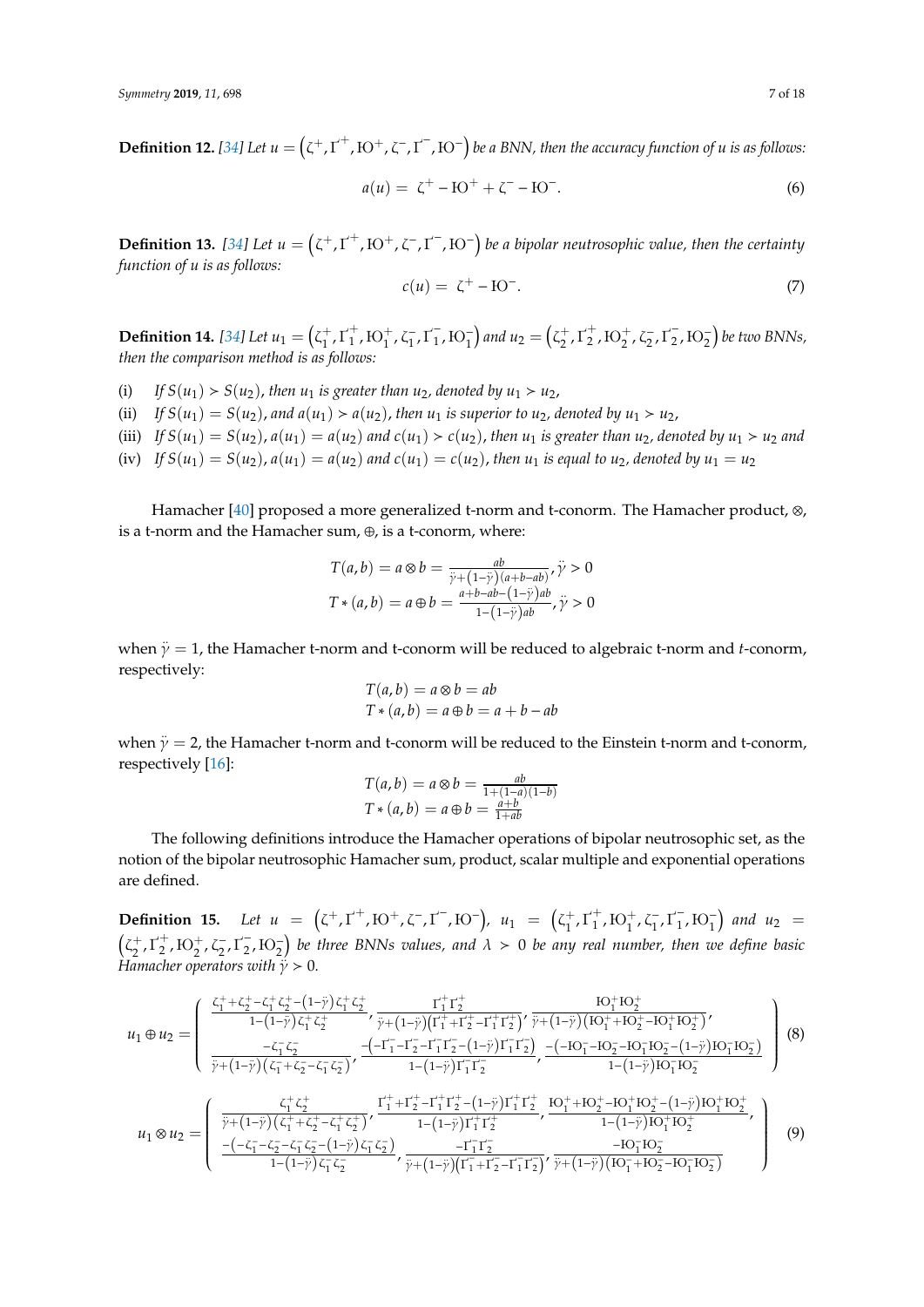$$
\lambda(u) = \begin{pmatrix}\n\frac{\left(1+(\ddot{y}-1)\zeta^{+}\right)^{\lambda} - \left(1-\zeta^{+}\right)^{\lambda}}{\left(1+(\dot{y}-1)\zeta^{+}\right)^{\lambda} + (\ddot{y}-1)\left(1-\zeta^{+}\right)^{\lambda}} \cdot \frac{\ddot{y}\left(\Gamma^{+}\right)^{\lambda}}{\left(1+(\dot{y}-1)\left(1-\Gamma^{+}\right)\right)^{\lambda} + (\ddot{y}-1)\left(\Gamma^{+}\right)^{\lambda}} \cdot \frac{\ddot{y}\left(\mathrm{IO}^{+}\right)^{\lambda}}{\left(1+(\dot{y}-1)\left(1-\mathrm{IO}^{+}\right)\right)^{\lambda} + (\ddot{y}-1)\left(\mathrm{IO}^{+}\right)^{\lambda}} \\
-\frac{\ddot{y}\left|\zeta^{-}\right|^{\lambda}}{\left(1+(\dot{y}-1)\left(1+\zeta^{-}\right)\right)^{\lambda} + (\ddot{y}-1)\left|\zeta^{-}\right|^{\lambda}} \cdot \frac{-\ddot{y}\left|\Gamma^{-}\right|^{\lambda}}{\left(1+(\dot{y}-1)\left(1+\Gamma^{-}\right)\right)^{\lambda} + (\ddot{y}-1)\left|\Gamma^{-}\right|^{\lambda}} \cdot \frac{-\left(\left(1+(\ddot{y}-1)\left|\mathrm{IO}^{-}\right|\right)^{\lambda} - \left(1+\mathrm{IO}^{-}\right)^{\lambda}\right)}{\left(1+(\dot{y}-1)\left(1+\mathrm{IO}^{-}\right)\right)^{\lambda}}\n\end{pmatrix} \tag{10}
$$

$$
(u)^{\lambda} = \begin{pmatrix} \frac{(z^{+})^{\lambda}}{(1+(\ddot{\gamma}-1)(1-c^{+}))^{\lambda}+(\dot{\gamma}-1)(z^{+})^{\lambda}} \cdot \frac{(1+(\ddot{\gamma}-1)T^{+})^{\lambda}-(1-T^{+})^{\lambda}}{(1+(\ddot{\gamma}-1)T^{+})^{\lambda}+(\dot{\gamma}-1)(1-T^{+})^{\lambda}} \cdot \frac{(1+(\ddot{\gamma}-1)T^{+})^{\lambda}-(1-TC^{+})^{\lambda}}{(1+(\ddot{\gamma}-1)T^{+})^{\lambda}-(1+C^{-})^{\lambda}} \\ \frac{-(1+(\ddot{\gamma}-1)T^{+})^{\lambda}-(1+C^{-})^{\lambda}}{(1+(\ddot{\gamma}-1)T^{+})^{\lambda}+(\dot{\gamma}-1)(1+CT)^{\lambda}} \cdot \frac{-\ddot{\gamma}|T^{-}|^{\lambda}}{(\lambda+(\ddot{\gamma}-1)T^{+})^{\lambda}+(\ddot{\gamma}-1)|T^{-}|^{\lambda}} \cdot \frac{-\ddot{\gamma}|T^{-}|^{\lambda}}{(1+(\ddot{\gamma}-1)(1+TC^{-})^{\lambda}+(\ddot{\gamma}-1)|T^{-}|^{\lambda}} \end{pmatrix}
$$
(11)

## <span id="page-7-0"></span>**3. Bipolar Neutrosophic Hamacher Aggregation Operators**

We propose some properties of the Hamacher aggregation operators in this part of the paper for bipolar neutrosophic Hamacher weighted averaging (BNHWA), bipolar neutrosophic Hamacher ordered weighted averaging (BNHOWA) and bipolar neutrosophic Hamacher hybrid averaging (BNHHA).

Let  $u_\ell = (\zeta_\ell^+)$  $\frac{1}{\ell}$ ,  $\Gamma_{\ell}^{+}$  $_{\ell}^{+}$ ,  $\mathrm{IO}_{\ell}^{+}$ ,  $\zeta_{\ell}^{-}$  $\frac{1}{\ell}, \Gamma_{\ell}^{-}$  $\overline{\ell}_\ell$ , IO $\overline{\ell}$ ) be a family of BNNs, where  $\ell \in \mathbb{Z}$  and  $\mathbb{Z} = \{1, 2, 3, ..., n\}.$ 

# *3.1. Bipolar Neutrosophic HamacherWeighted Averaging Aggregation Operator*

**Definition 16.** *The bipolar neutrosophic Hamacher weighted averaging (BNHWA) operator can be defined as follows:*

$$
BNHWA_v(u_1, u_2, \ldots, u_n) = \underset{\ell=1}{\overset{n}{\oplus}} (v_{\ell}u_{\ell}) = v_1u_1 \oplus v_2u_2 \oplus \ldots \ldots \oplus v_nu_n \tag{12}
$$

where  $v = (v_1, v_2, ..., v_n)^T$  is the weighted vector of  $u_\ell$ , such that  $v_\ell > 0$  and  $\sum_{\ell=1}^n v_\ell = 1$ ,  $\ddot{y} > 0$ .

**Theorem 1.** *The (BNHWA) operator gives a bipolar neutrosophic value when:*

$$
BNHWA_{\nu}(u_{1}, u_{2}, \ldots, u_{n}) = \frac{\prod_{\ell=1}^{n} (1+(\tilde{\gamma}-1)\zeta_{\ell}^{+})^{\nu_{\ell}} - \prod_{\ell=1}^{n} (1-\zeta_{\ell}^{+})^{\nu_{\ell}}}{\prod_{\ell=1}^{n} (1+(\tilde{\gamma}-1)\zeta_{\ell}^{+})^{\nu_{\ell}}+(\tilde{\gamma}-1)} \prod_{\ell=1}^{n} (1-\zeta_{\ell}^{+})^{\nu_{\ell}}'} \frac{\tilde{\gamma}_{\ell=1}^{n} (r^{+})^{\nu_{\ell}}}{\prod_{\ell=1}^{n} (1+(\tilde{\gamma}-1)(1-\tilde{\gamma}_{\ell}^{+})^{\nu_{\ell}}'} \prod_{\ell=1}^{n} (1+(\tilde{\gamma}-1)(1-\tilde{\gamma}_{\ell}^{+}))^{\nu_{\ell}}+(\tilde{\gamma}-1)} \prod_{\ell=1}^{n} (r^{+})^{\nu_{\ell}}'} \frac{\tilde{\gamma}_{\ell=1}^{n} (r^{+})^{\nu_{\ell}}}{\prod_{\ell=1}^{n} (1+(\tilde{\gamma}-1)(1-\tilde{\gamma}_{\ell}^{+}))^{\nu_{\ell}}+(\tilde{\gamma}-1)} \prod_{\ell=1}^{n} (1+(\tilde{\gamma}-1)(1-\tilde{\gamma}_{\ell}^{+}))^{\nu_{\ell}}}{\prod_{\ell=1}^{n} (1+(\tilde{\gamma}-1)(1+\tilde{\gamma}_{\ell}^{-}))^{\nu_{\ell}}+(\tilde{\gamma}-1)} \prod_{\ell=1}^{n} (1+(\tilde{\gamma}-1)|r^{+}_{\ell})^{\nu_{\ell}}'} - \frac{\prod_{\ell=1}^{n} (1+(\tilde{\gamma}-1)(1-\tilde{\gamma}_{\ell}^{+}))^{\nu_{\ell}}}{\prod_{\ell=1}^{n} (1+(\tilde{\gamma}-1)(1-\tilde{\gamma}_{\ell}^{-}))^{\nu_{\ell}}}
$$
\n(13)

*where*  $v = (v_1, v_2, \dots, v_n)^T$  *is the weighted vector of*  $u_\ell$ *, such that*  $v_\ell > 0$  *and*  $\sum_{\ell=1}^n v_\ell = 1$ ,  $\ddot{\gamma} > 0$ .

**Proof**. This theorem can be proved by mathematical induction as follows: When  $n = 2$ 

$$
\nu_1 u_1 = \left(\begin{array}{cc} \frac{\left(1+(\ddot{\gamma}-1)\zeta_1^+\right)^{\nu_1} - \left(1-\zeta_1^+\right)^{\nu_1}}{\left(1+(\dot{\gamma}-1)\zeta_1^+\right)^{\nu_1} + (\ddot{\gamma}-1)\left(1-\zeta_1^+\right)^{\nu_1}} \frac{\ddot{\gamma}(\Gamma_1^+)^{\nu_1}}{\left(1+(\dot{\gamma}-1)(1-\Gamma_1^+)\right)^{\nu_1} + (\ddot{\gamma}-1)\left(1-\Gamma_1^+\right)^{\nu_1}} \frac{\ddot{\gamma}(\Gamma_1^+)^{\nu_1}}{\left(1+(\dot{\gamma}-1)(1-\Gamma_1^+)\right)^{\nu_1} + (\ddot{\gamma}-1)\left(\Gamma_1^+\right)^{\nu_1}} \\ \frac{-\ddot{\gamma}|\zeta_1^-|^{\nu_1}}{\left(1+(\dot{\gamma}-1)(1+\zeta_1^-)\right)^{\nu_1} + (\ddot{\gamma}-1)|\zeta_1^-|^{\nu_1}} \frac{-\ddot{\gamma}|\Gamma_1^-|^{\nu_1}}{\left(1+(\dot{\gamma}-1)(1+\Gamma_1^-)\right)^{\nu_1} + (\ddot{\gamma}-1)\left|\Gamma_1^-\right|^{\nu_1}} \frac{-\left(\left(1+\left((\dot{\gamma}-1)\left|I\text{O}_1^-\right|\right)\right)^{\nu_1} - \left(1+\text{O}_1^-\right)^{\nu_1}\right)}{\left(1+(\dot{\gamma}-1)\zeta_1^+\right)^{\nu_2} + (\ddot{\gamma}-1)\left(1-\zeta_2^+\right)^{\nu_2}} \frac{\ddot{\gamma}(\Gamma_2^+)^{\nu_2}}{\left(1+(\dot{\gamma}-1)(1-\Gamma_2^+)^{\nu_2}} \frac{\ddot{\gamma}(\Gamma_2^+)^{\nu_2}}{\left(1+(\dot{\gamma}-1)(1-\Gamma_2^+)\right)^{\nu_2} + (\ddot{\gamma}-1)\left(1-\Gamma_2^+\right)^{\nu_2}} \frac{\ddot{\gamma}(\Gamma_2^+)^{\nu_2}}{\left(1+(\dot{\gamma}-1)(1-\Gamma_2^+)^{\nu_2}} \right)}{\left(1+(\dot{\gamma}-1)(1+\zeta_2^-)^{\nu_2} + (\ddot{\gamma}-1)\left|\Gamma_2^-\right|^{\nu_2}} \frac{-\dot{\gamma}|\Gamma_2^-|^{\nu_2}}{\left(1+(\dot{\gamma}-1)(1+\Gamma_2^-)\right)^{\nu_2} + (\ddot
$$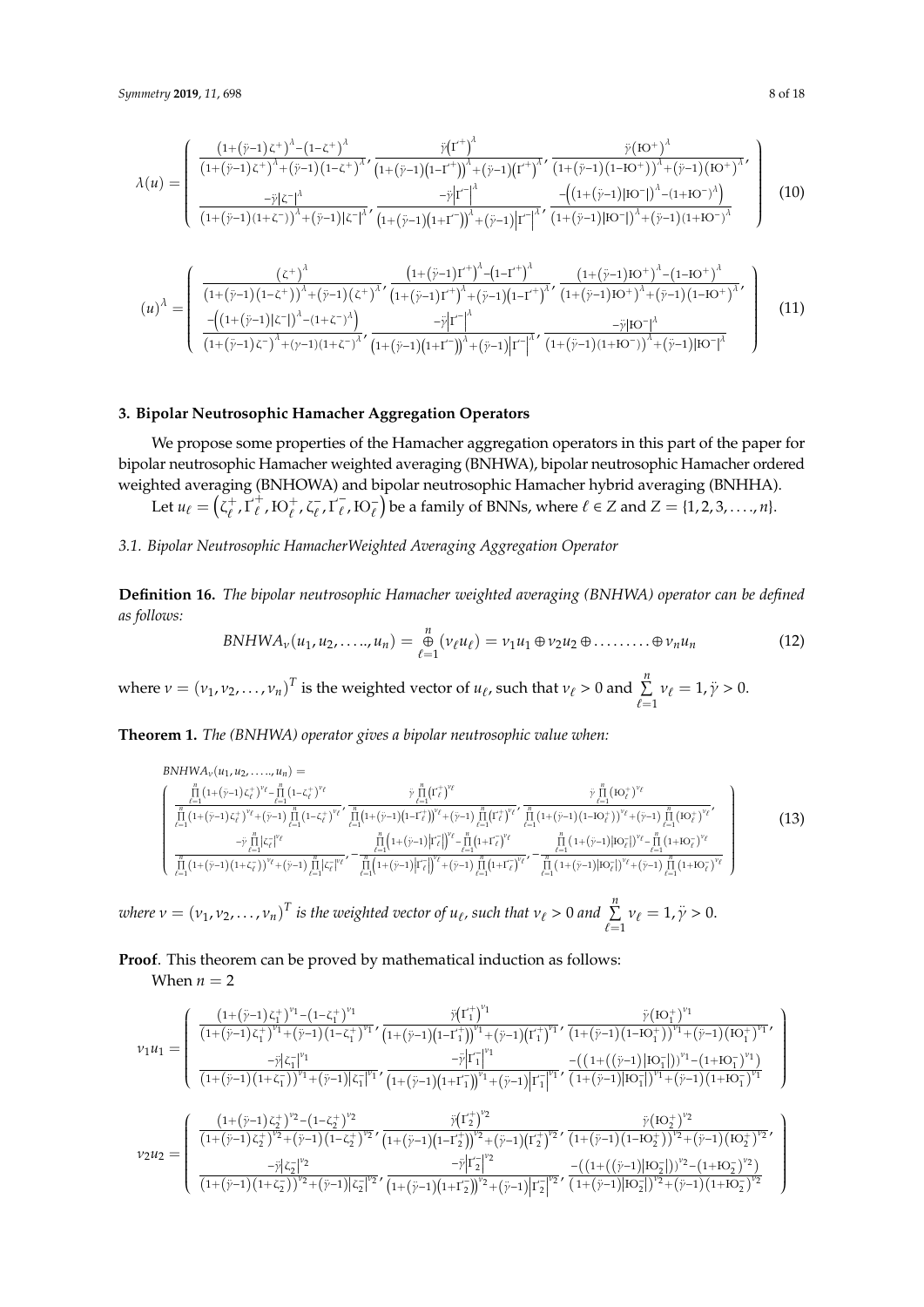and for

$$
v_1 u_1 = \begin{pmatrix} \frac{(1+(\ddot{y}-1)\zeta_1^+) - (1-\zeta_1^+)}{(1+(\dot{y}-1)\zeta_1^+) + (\ddot{y}-1)(1-\zeta_1^+)} \frac{\ddot{y}(\Gamma_1^+)}{(1+(\dot{y}-1)(1-\Gamma_1^+))+(\ddot{y}-1)(\Gamma_1^+)} \frac{\ddot{y}(\Gamma_0^+)}{(1+(\dot{y}-1)(1-\Gamma_0^+))+(\ddot{y}-1)(\Gamma_0^+)} \\ \frac{-\ddot{y}|\zeta_1^-|}{(1+(\dot{y}-1)(1+\zeta_1^-)) + (\ddot{y}-1)|\zeta_1^-|} \frac{\left(1+((\ddot{y}-1)\left|\Gamma_1^-\right|\right) - (1+\Gamma_1^-)}{\left(1+((\ddot{y}-1)\left|\Gamma_1^-\right|\right) + (\ddot{y}-1)(1+\Gamma_1^-)} - \frac{\left(1+((\ddot{y}-1)\left|\Gamma_0^-\right|\right) - (1+\Gamma_0^-)}{\left(1+((\ddot{y}-1)\left|\Gamma_0^-\right|\right) + (\ddot{y}-1)(1+\Gamma_0^-)} \end{pmatrix}
$$
(14)

So it is proved for  $n = 1$ .

Now when  $n = r$  in Equation (14), then

$$
\begin{array}{l} \hspace{-0.5cm} \text{BNHWA}_{\nu}(u_1,u_2,\ldots,u_n) = \\ \hspace{-0.5cm}\int\limits_{\tau=1}^r (1+(\ddot{\gamma}-1)\zeta_\ell^+)^{v_\ell} \int\limits_{\ell=1}^r (1-\zeta_\ell^+)^{v_\ell} \frac{\ddot{\gamma}\prod\limits_{\ell=1}^r (1+\ddot{\gamma}-1)^{\ell}}{\left[1-(\zeta_\ell^+)^{v_\ell} + (\ddot{\gamma}-1)\prod\limits_{\ell=1}^r (1+(\ddot{\gamma}-1)(1-\zeta_\ell^+)^{v_\ell}\right]} \frac{\ddot{\gamma}\prod\limits_{\ell=1}^r (1+\ddot{\gamma}-1)^{\ell}}{\left[1-(\zeta_\ell^+)^{v_\ell} + (\ddot{\gamma}-1)\prod\limits_{\ell=1}^r (1+(\ddot{\gamma}-1)(1-\zeta_\ell^+)^{v_\ell}\right]} \frac{\ddot{\gamma}\prod\limits_{\ell=1}^r (1+\dot{\gamma}-1)^{\ell}}{\left[1-(\zeta_\ell^+)^{v_\ell} + (\ddot{\gamma}-1)\prod\limits_{\ell=1}^r (1+\dot{\gamma}-1)(1-\zeta_\ell^+)^{v_\ell}\right]} \\ \hspace{-0.5cm}\left. \qquad \qquad \begin{array}{l} \frac{\ddot{\gamma}\prod\limits_{\ell=1}^r (1+\dot{\gamma}-1)(1-\zeta_\ell^+)^{v_\ell}}{\left[1-(\zeta_\ell^+)^{v_\ell} + (\ddot{\gamma}-1)\prod\limits_{\ell=1}^r (1+\dot{\gamma}-1)(1-\zeta_\ell^+)^{v_\ell}} \frac{\ddot{\gamma}\prod\limits_{\ell=1}^r (1+\dot{\gamma}-1)(1-\zeta_\ell^-)^{v_\ell}}{\left[1-(\zeta_\ell^+)^{v_\ell} + (\ddot{\gamma}-1)\prod\limits_{\ell=1}^r (1+(\dot{\gamma}-1)(1+\zeta_\ell^-)^{v_\ell}\right]} \frac{\ddot{\gamma}\prod\limits_{\ell=1}^r (1-\dot{\gamma}-1) \big| \mathrm{D} \bar{\gamma} \big| \big| \mathrm{V}^\ell - \prod\limits_{\ell=1}^r (1-\mathrm{K} \bar{\gamma}\prod\limits_{\ell=1}^r (1+\mathrm{K} \bar{\gamma}\prod\limits_{\ell=1}^r (1+\mathrm{K} \bar{\gamma}\prod\limits_{\ell=1}
$$

This proves that it is true for  $n = r$ When  $n = r + 1$ , then

$$
BNHWA_{\nu}(u_{1}, u_{2},...,u_{n})\newline= \begin{cases}\frac{\prod\limits_{\ell=1}^{r} (1+(\tilde{\gamma}-1) \zeta^{+}_{\ell})^{\nu_{\ell}} - \prod\limits_{\ell=1}^{r} (1-\zeta^{+}_{\ell})^{\nu_{\ell}} }{\prod\limits_{\ell=1}^{r} (1+(\tilde{\gamma}-1) \zeta^{+}_{\ell})^{\nu_{\ell}} + (\tilde{\gamma}-1) \prod\limits_{\ell=1}^{r} (1-\zeta^{+}_{\ell})^{\nu_{\ell}} } \\ \frac{\prod\limits_{\ell=1}^{r} (1+(\tilde{\gamma}-1) (\zeta^{+}_{\ell})^{\nu_{\ell}} + (\tilde{\gamma}-1) \prod\limits_{\ell=1}^{r} (1-\zeta^{+}_{\ell})^{\nu_{\ell}} }{ \prod\limits_{\ell=1}^{r} (1+(\tilde{\gamma}-1) (1-\tilde{\gamma}_{\ell})^{\nu_{\ell}} + (\tilde{\gamma}-1) \prod\limits_{\ell=1}^{r} (1-\zeta^{+}_{\ell})^{\nu_{\ell}} } \\ -\tilde{\gamma} \prod\limits_{\ell=1}^{r} (1+(\tilde{\gamma}-1) (1-\tilde{\gamma}-1) \prod\limits_{\ell=1}^{r} (1-\zeta^{+}_{\ell})^{\nu_{\ell}} } \\ -\tilde{\gamma} \prod\limits_{\ell=1}^{r} (1+(\tilde{\gamma}-1) (1-\tilde{\gamma}-1) \prod\limits_{\ell=1}^{r} (1-\zeta^{+}_{\ell})^{\nu_{\ell}} } \\ -\tilde{\gamma} \prod\limits_{\ell=1}^{r} (1+(\tilde{\gamma}-1) (1+\zeta^{-}_{\ell})^{\nu_{\ell}} + (\tilde{\gamma}-1) \prod\limits_{\ell=1}^{r} (1-\zeta^{+}_{\ell})^{\nu_{\ell}} } \\ -\tilde{\gamma} \prod\limits_{\ell=1}^{r} (1+(\tilde{\gamma}-1) (\zeta^{+}_{\ell})^{\nu_{\ell}} + (\tilde{\gamma}-1) \prod\limits_{\ell=1}^{r} (1-\zeta^{+}_{\ell})^{\nu_{\ell}+1} } \\ \frac{\tilde{\gamma}(1+\zeta^{+}_{\ell}) \zeta^{+}_{\ell} - 1}{ \prod\limits_{\ell=1}^{r} (1+(\tilde{\gamma}-1) (1-\zeta^{+}_{\ell+1})^{\nu_{\ell}+1} + (\tilde{\gamma}-1
$$

Thus, Equation (14) is true for  $n = r + 1$ , which proves Theorem 1.  $\Box$ 

.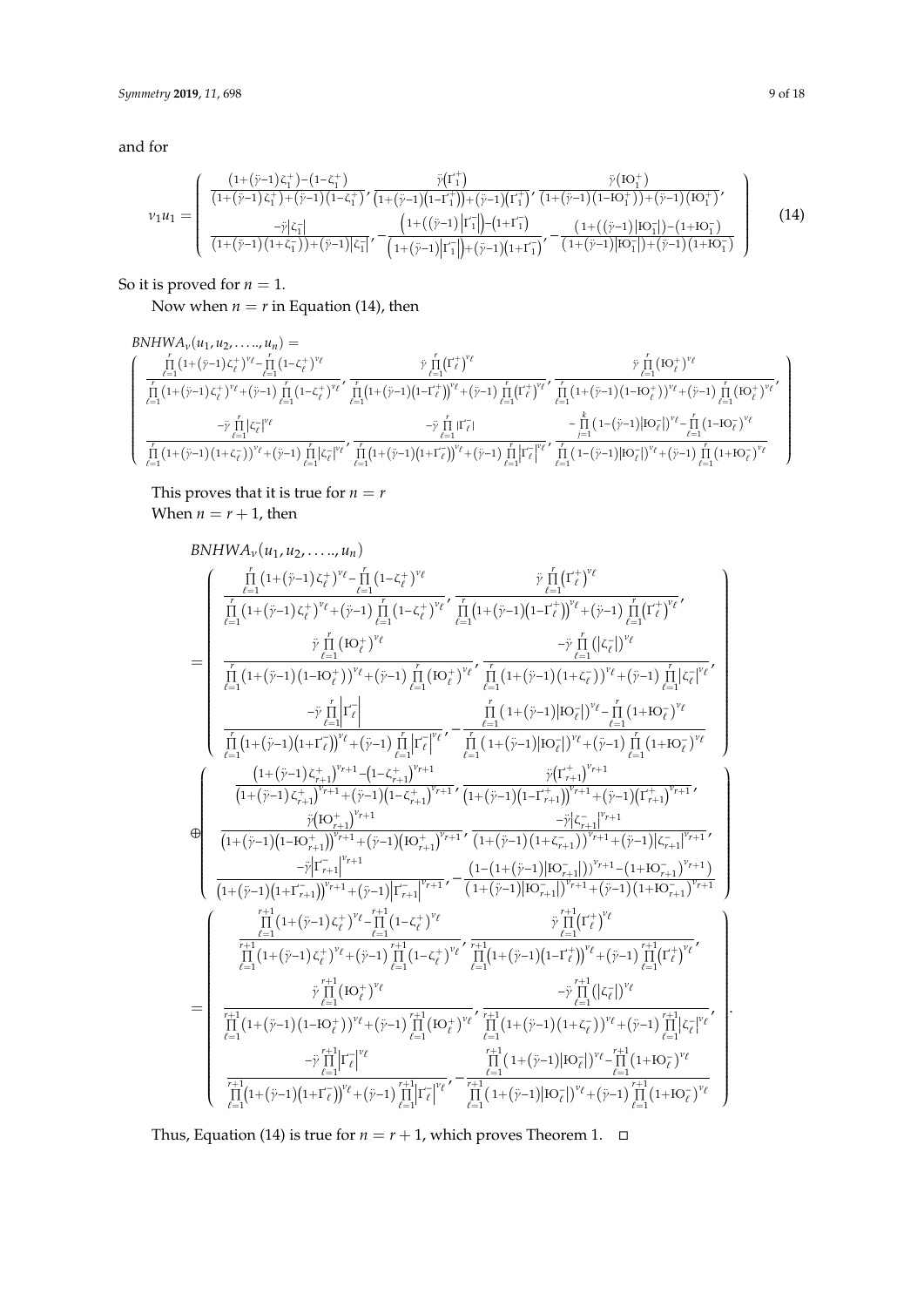**Theorem 2.** *(Idempotency)* Let  $u_\ell = \begin{pmatrix} \zeta^+_\ell \end{pmatrix}$  $\frac{1}{\ell}, \Gamma^+_{\ell}$  $_{\ell}^{+}$ ,  $\mathrm{IO}_{\ell}^{+}$ ,  $\zeta_{\ell}^{-}$  $\frac{1}{\ell}, \Gamma_{\ell}^{-}$  $(\frac{1}{\ell}, \text{IO}_{\ell}^{-})$ , where  $\ell \in \mathbb{Z}$  and  $\mathbb{Z} = \{1, 2, 3, ..., n\}$  be a *collection of BNNs are equal, i.e.,*  $u_\ell = u$  *for all*  $\ell$ *, then:* 

$$
BNHWA_{\nu}(u_1, u_2, \ldots, u_n)=u.
$$

**Theorem 3.** *(Boundedness)* Let  $u^- = \min_{\ell} u_{\ell}$ ,  $u^+ = \max_{\ell} u_{\ell}$ , then:

$$
u^{-} \leq BNHWA_{\nu}(u_1, u_2, \ldots, u_n) \leq u^{+}.
$$

**Theorem 4.** *(Monotonicity)* Let  $u_\ell = \begin{pmatrix} \zeta^+_\ell \end{pmatrix}$  $\frac{1}{\ell}, \Gamma^+_{\ell}$  $_{\ell}^{+}$ ,  $\mathrm{IO}_{\ell}^{+}$ ,  $\zeta_{\ell}^{-}$  $\frac{1}{\ell}, \Gamma_{\ell}^{-}$  $(\bar{\ell}, \text{IO}_{\ell}^{-})$ , where  $\ell \in \mathbb{Z}$  and  $\mathbb{Z} = \{1, 2, 3, ..., n\}$ , and  $u'_{\ell}$  $\zeta'_{\ell} = \left(\zeta'{}_{\ell}^{+}\right)$  $\frac{1}{\ell}, \Gamma'_{\ell}$  $_{\ell}^+$ ,  $\mathrm{IO'}_{\ell}^+$ ,  $\zeta_{\ell}^{\prime-}$  $\overline{\ell}$ ,  $\Gamma'$  $\bar{\ell}$ , Ю' $\bar{\ell}$ ), *where*  $\ell \in \mathbb{Z}$  *and*  $\mathbb{Z} = \{1, 2, 3, \ldots, n\}$  *are two BNNs.* If  $u_{\ell} \leq u_{\ell}^{\prime}$ ` *, for all* `*, then:*

$$
BNHWA_v(u_1, u_2, \ldots, u_n) \leq BNHWA_v(u'_1, u'_2, \ldots, u'_n)
$$

A discussion of two cases of BNHWA operator follows.

• If  $\ddot{\gamma} = 1$ , then the BNHWA is converted to the bipolar neutrosophic weighted average (BNWA):

$$
BNWA_{\nu}(u_1, u_2, \ldots, u_n) = \frac{n}{\theta} (\nu_{\ell} u_{\ell}) = \begin{pmatrix} 1 - \prod_{\ell=1}^n (1 - \zeta_{\ell}^+)^{\nu_{\ell}}, \prod_{\ell=1}^n ( \Gamma_{\ell}^+)^{\nu_{\ell}}, \prod_{\ell=1}^n ( \mathrm{IO}_{\ell}^+)^{\nu_{\ell}}, \\ - \prod_{\ell=1}^n |\zeta_{\ell}^-|^{\nu_{\ell}}, - \left( 1 - \left( \prod_{\ell=1}^n (1 + \Gamma_{\ell}^-)^{\nu_{\ell}} \right) \right), - \left( 1 - \left( \prod_{\ell=1}^n (1 + \mathrm{IO}_{\ell}^-)^{\nu_{\ell}} \right) \right) \end{pmatrix}
$$

• If  $\ddot{y} = 2$ , then the BNHWA is converted to the bipolar neutrosophic Einstein weighted average (BNEWA):

$$
BNEWA_{\nu}(u_1, u_2, \ldots, u_n) = \bigoplus_{\ell=1}^{n} (\nu_{\ell} u_{\ell}) =
$$
\n
$$
\begin{cases}\n\prod_{\ell=1}^{n} (1 + \zeta_{\ell}^{+})^{\nu_{\ell}} - \prod_{\ell=1}^{n} (1 - \zeta_{\ell}^{+})^{\nu_{\ell}} & \prod_{\ell=1}^{n} (\Gamma_{\ell}^{+})^{\nu_{\ell}} \\
\prod_{\ell=1}^{n} (1 + \zeta_{\ell}^{+})^{\nu_{\ell}} + \prod_{\ell=1}^{n} (1 - \zeta_{\ell}^{+})^{\nu_{\ell}} & \prod_{\ell=1}^{n} (2 - \Gamma_{\ell}^{+})^{\nu_{\ell}} \\
\prod_{\ell=1}^{n} (2 + \zeta_{\ell}^{-})^{\nu_{\ell}} & \prod_{\ell=1}^{n} (1 + \Gamma_{\ell}^{-})^{\nu_{\ell}} + \prod_{\ell=1}^{n} (1 + \Gamma_{\ell}^{-})^{\nu_{\ell}} \\
\frac{-2 \prod_{\ell=1}^{n} |\zeta_{\ell}|^{\nu_{\ell}}}{\prod_{\ell=1}^{n} (2 + \zeta_{\ell}^{-})^{\nu_{\ell}} + \prod_{\ell=1}^{n} |\zeta_{\ell}|^{\nu_{\ell}}} - \frac{\prod_{\ell=1}^{n} (1 + |\Gamma_{\ell}^{-})^{\nu_{\ell}}}{\prod_{\ell=1}^{n} (1 + |\Gamma_{\ell}^{-})^{\nu_{\ell}}} - \frac{\prod_{\ell=1}^{n} (1 + |\Gamma_{\ell}^{-})^{\nu_{\ell}}}{\prod_{\ell=1}^{n} (1 + |\Gamma_{\ell}^{-})^{\nu_{\ell}}} - \frac{\prod_{\ell=1}^{n} (1 + |\Gamma_{\ell}^{-})^{\nu_{\ell}}}{\prod_{\ell=1}^{n} (1 + |\Gamma_{\ell}^{-})^{\nu_{\ell}}} + \frac{\prod_{\ell=1}^{n} (1 + |\Gamma_{\ell}^{-})^{\nu_{\ell}}}{\prod_{\ell=1}^{n} (1 + |\Gamma_{\ell}^{-})^{\nu_{\ell}}} \\
\frac{-2 \prod_{\ell=1}^{n} (2 + \zeta_{\ell}^{-})^{\nu_{\ell}} + \prod_{\ell=1}^{n} |\zeta_{\ell}|^{\nu_{\ell}}}{{\prod_{\ell=1}^{n} (1 + |\Gamma_{\ell}^{-})
$$

## *3.2. Bipolar Neutrosophic Hamacher OrderedWeighted Averaging Aggregation Operator*

**Definition 17.** *The bipolar neutrosophic Hamacher ordered weighted averaging (BNHOWA) operator can be defined as follows:*

$$
BNHOWA_{\nu}(u_1, u_2, \dots, u_n) = \underset{\ell=1}{\overset{n}{\oplus}} \left( \nu_{\ell} u_{\rho(\ell)} \right) = \nu_1 u_{\rho(1)} \oplus \nu_2 u_{\rho(2)} \oplus \nu_3 u_{\sigma(3)} \oplus \dots \dots \dots \oplus \nu_n u_{\rho(n)}, \tag{15}
$$

 $\mathcal{W}$  *where*  $(\rho(1), \rho(2), \ldots, \rho(n))$  *is a permutation with*  $u_{\rho(\ell-1)} \geq u_{\rho(\ell)}, \forall \ell \in \mathbb{Z}, \mathbb{Z} = \{1, 2, 3, \ldots, n\},$ *and*  $v = (v_1, v_2, ..., v_n)^T$  *is the weighted vector of*  $u_\ell$  *such that*  $v_\ell > 0$  *and*  $\sum_{\ell=1}^n v_\ell = 1, \ddot{y} > 0$ .

.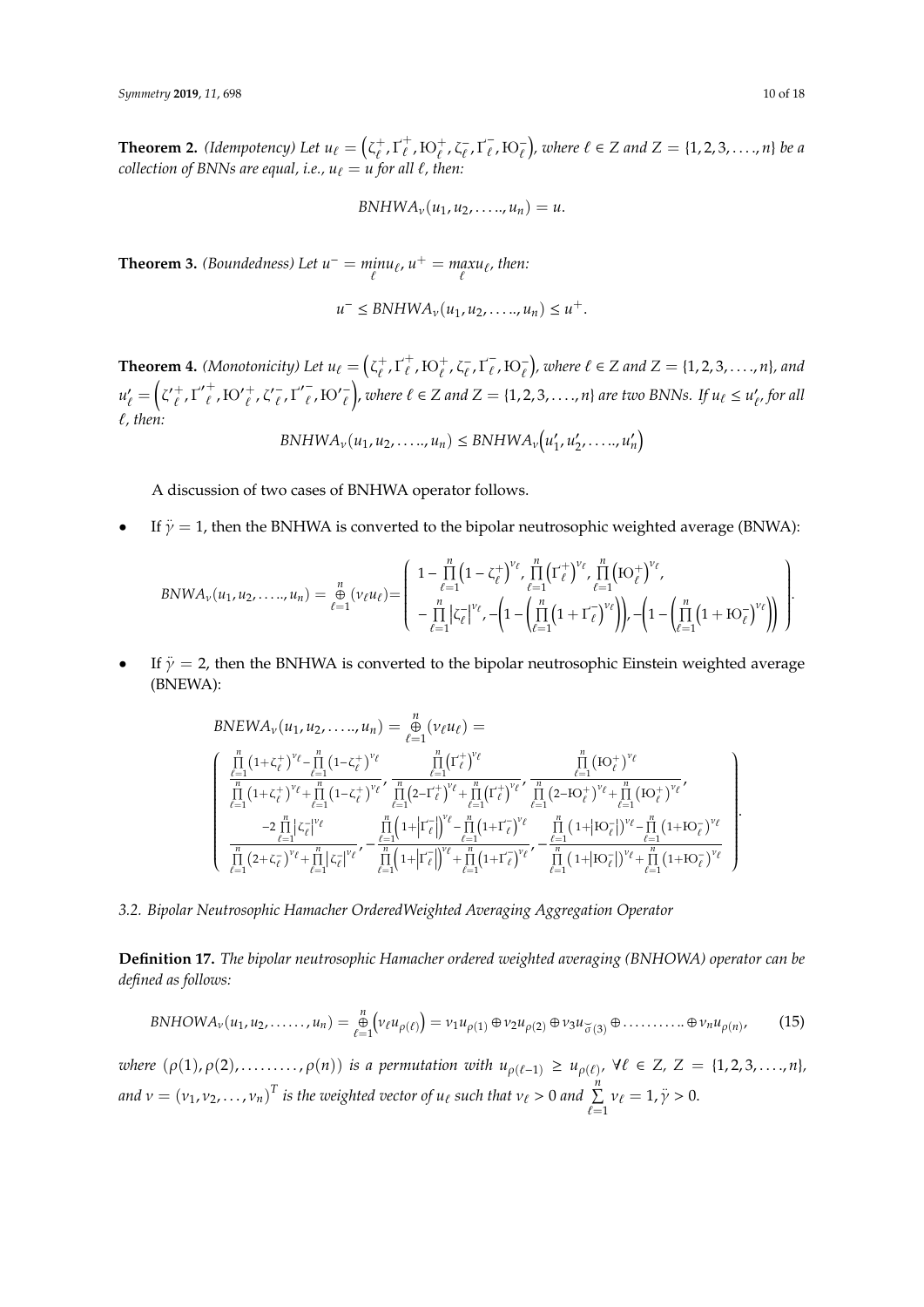**Theorem 5.** *The (BNHOWA) operator gives a bipolar neutrosophic value:*

$$
BNHOWA_{\nu}(u_{1}, u_{2}, \ldots, u_{n}) =\n\begin{cases}\n\frac{\prod_{\ell=1}^{n} (1+(\ddot{\gamma}-1) \zeta_{\rho(\ell)}^{+})^{\nu_{\ell}} - \prod_{\ell=1}^{n} (1-\zeta_{\rho(\ell)}^{+})^{\nu_{\ell}} \\
\frac{\prod_{\ell=1}^{n} (1+(\dot{\gamma}-1) \zeta_{\rho(\ell)}^{+})^{\nu_{\ell}} + (\ddot{\gamma}-1) \prod_{\ell=1}^{n} (1-\zeta_{\rho(\ell)}^{+})^{\nu_{\ell}} \\
\frac{\vdots}{\prod_{\ell=1}^{n} (1+(\dot{\gamma}-1) \zeta_{\rho(\ell)}^{+})^{\nu_{\ell}} \\
\frac{\vdots}{\prod_{\ell=1}^{n} (1+(\dot{\gamma}-1) (1-I\sigma_{\rho(\ell)}^{+})^{\nu_{\ell}} \\
\frac{\prod_{\ell=1}^{n} (1+(\dot{\gamma}-1) (1-I\sigma_{\rho(\ell)}^{+})^{\nu_{\ell}}}{(\rho(\ell)})^{\nu_{\ell}} + (\ddot{\gamma}-1) \prod_{\ell=1}^{n} (1-\zeta_{\rho(\ell)}^{+})^{\nu_{\ell}} \\
\frac{\prod_{\ell=1}^{n} (1+(\dot{\gamma}-1) (1-I\sigma_{\rho(\ell)}^{+})^{\nu_{\ell}} - \frac{\prod_{\ell=1}^{n} (1+(\dot{\gamma}-1) (1+\zeta_{\rho(\ell)}^{-})^{\nu_{\ell}}}{(\rho(\ell)})^{\nu_{\ell}} \\
-\frac{\prod_{\ell=1}^{n} (1+(\dot{\gamma}-1) (1-\dot{\gamma}-1) (1-\dot{\gamma}-1) \prod_{\ell=1}^{n} (1+\dot{\gamma}-1) (1-\dot{\gamma}-1) \prod_{\ell=1}^{n} (1+(\dot{\gamma}-1) (1-\dot{\gamma}-1) \prod_{\ell=1}^{n} (1+\dot{\gamma}-1) \prod_{\ell=1}^{n} (1+\dot{\gamma}-1) \prod_{\ell=1}^{n} (1+\dot{\gamma}-1) \prod_{\ell=1}^{n} (1+\dot{\gamma}-1) \prod_{\ell=1}^{n} (1+\dot{\gamma}-1) \prod_{\ell=1}^{n} (1+\dot{\gamma}-1) \prod_{\ell=1}^{n} (1+\dot{\gamma}-1) \prod_{\ell=1}^{n} (1+\dot{\gamma}-1) \prod_{\ell=1}^{n} (1+\dot{\gamma
$$

 $where (\rho(1), \rho(2), \ldots, \rho(n))$  *is a permutation with*  $u_{\rho(\ell-1)} \ge u_{\rho(\ell)}, \forall \ell \in \mathbb{Z}, \mathbb{Z} = \{1, 2, 3, \ldots, n\}$  and  $v = (v_1, v_2, \dots, v_n)^T$  is the weighted vector of  $u_\ell$  such that  $v_\ell > 0$  and  $\sum_{\ell=1}^n v_\ell = 1, \ddot{y} > 0$ .

#### **Proof.** The theorem is straightforward. □

**Theorem 6.** *(Idempotency)* Let  $u_\ell = \begin{pmatrix} \zeta^+_\ell \end{pmatrix}$  $\tau^+_\ell, \Gamma^+_\ell$  $_{\ell}^{+}$ ,  $\mathrm{IO}_{\ell}^{+}$ ,  $\zeta_{\ell}^{-}$  $\frac{1}{\ell}, \Gamma_{\ell}^{-}$  $(\bar{\ell}, \mathrm{IO}_{\ell}^{-})$ , where  $\ell \in \mathbb{Z}$  and  $\mathbb{Z} = \{1, 2, 3, ..., n\}$  are a *collection of equal BNNs, i.e.,*  $u_\ell = u$  *for all*  $\ell$ *, then:* 

$$
BNHOWA_{\nu}(u_1, u_2, \ldots, u_n) = u.
$$

**Theorem 7.** *(Boundedness)* Let  $u^- = \min_{\ell} u_{\ell}$ ,  $u^+ = \max_{\ell} u_{\ell}$ , then:

$$
u^{-} \leq BNHOWA_{\nu}(u_1, u_2, \ldots, u_n) \leq u^{+}.
$$

**Theorem 8.** *(Monotonicity)* Let  $u_\ell = \begin{pmatrix} \zeta^+_\ell \end{pmatrix}$  $\frac{1}{\ell}, \Gamma^+_{\ell}$  $\iota^+_\ell$ , Ю $^+_\ell$ ,  $\zeta^-_\ell$  $\frac{1}{\ell}, \Gamma_{\ell}^{-}$  $(\bar{\ell}, \text{IO}_{\ell})$ , where  $\ell \in \mathbb{Z}$  and  $\mathbb{Z} = \{1, 2, 3, ..., n\}$  and  $u'_{\ell} = \left(\zeta_{\ell}'^{+}\right)$  $\frac{1}{\ell}, \Gamma'_{\ell}$  $_{\ell}^+$ ,  $\mathrm{IO'}_{\ell}^+$ ,  $\zeta_{\ell}^ \frac{1}{\ell}, \Gamma'$  $\bar{\ell}$ , Ю' $\bar{\ell}$ *)*, where  $\ell \in \mathbb{Z}$  and  $\mathbb{Z} = \{1, 2, 3, \ldots, n\}$  are two BNNs. If  $u_{\ell} \leq u'_{\ell}$ , for all `*, then:*

$$
BNHOWA_{\omega}(u_1, u_2, \ldots, u_n) \leq BNHOWA_{\omega}\big(u_1', u_2', \ldots, u_n'\big).
$$

Now, we discuss two cases of the BNHOWA operator:

• If  $\ddot{\gamma} = 1$ , the BNHOWA is converted to the bipolar neutrosophic ordered weighted average (BNOWA):

$$
BNOWA_{\nu}(u_1, u_2, \ldots, u_n) = \bigoplus_{\ell=1}^n \left( \nu_{\ell} u_{\rho(\ell)} \right) = \left( \begin{array}{c} 1 - \prod_{\ell=1}^n \left( 1 - \zeta_{\rho(\ell)}^+ \right)^{\nu_{\ell}} \prod_{\ell=1}^n \left( \Gamma_{\rho(\ell)}^+ \right)^{\nu_{\ell}} \prod_{\ell=1}^n \left( \mathrm{SO}^+_{\rho(\ell)} \right)^{\nu_{\ell}} \end{array} \right) - \prod_{\ell=1}^n \left( \frac{1 - \prod_{\ell=1}^n \left( 1 - \zeta_{\rho(\ell)}^+ \right)^{\nu_{\ell}} \prod_{\ell=1}^n \left( \mathrm{SO}^+_{\rho(\ell)} \right)^{\nu_{\ell}} \right) - \left( 1 - \left( \prod_{\ell=1}^n \left( 1 + \mathrm{SO}^-_{\rho(\ell)} \right)^{\nu_{\ell}} \right) \right) \end{array} \right)
$$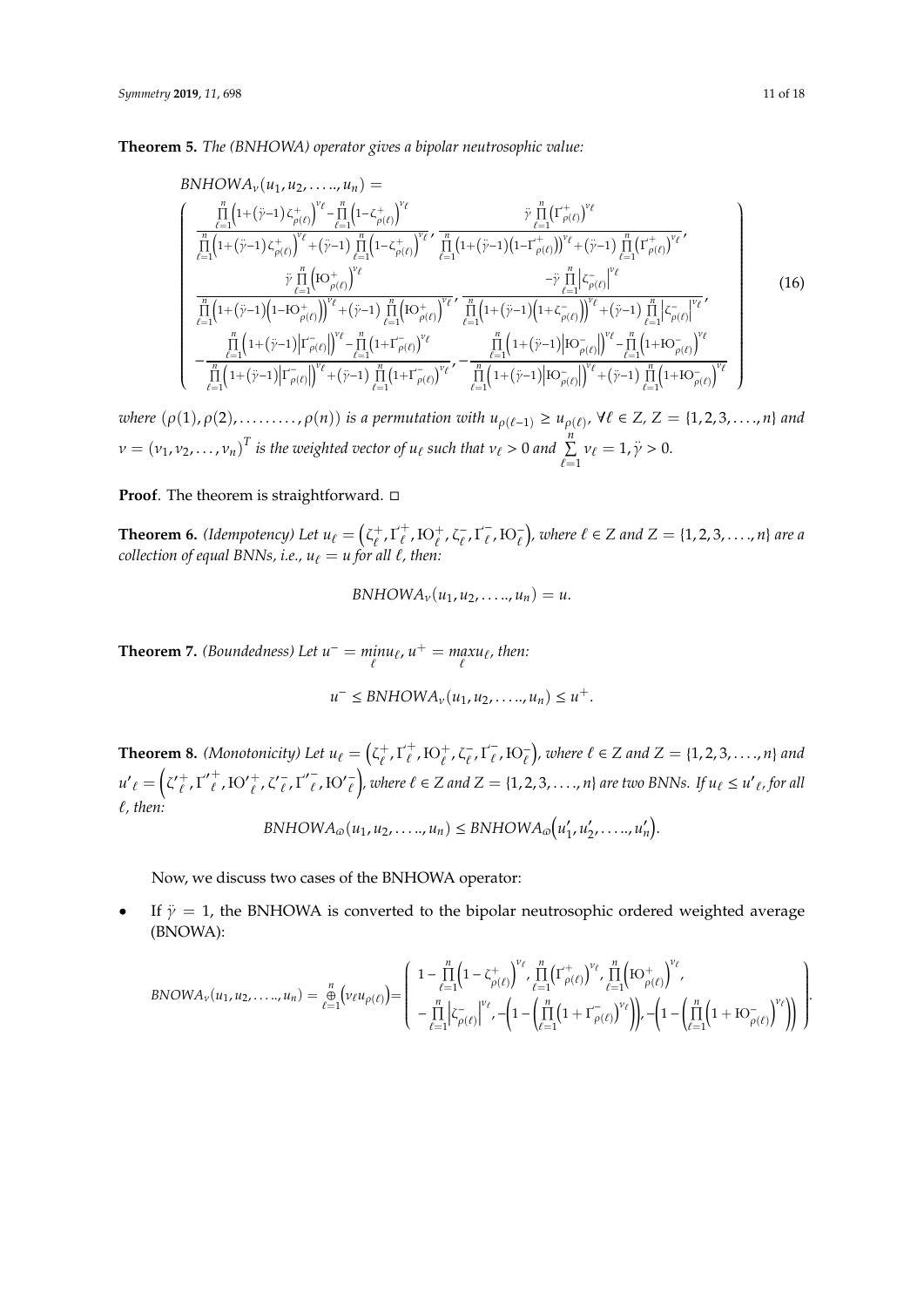• If  $\ddot{\gamma} = 2$ , the BNHOWA is converted to the bipolar neutrosophic Einstein ordered weighted average (BNEOWA):

$$
\begin{split} &BNEOWA_{\nu}(u_{1},u_{2},\ldots,u_{n})=\underset{\ell=1}{\overset{n}{\underset{\ell=1}{\text{min}}}\left(\nu_{\ell}u_{\rho(\ell)}\right)}\\ =&\left(\begin{array}{c} \prod\limits_{i=1}^{n}\left(1+\zeta_{\rho(\ell)}^{+}\right)^{\nu_{\ell}}-\prod\limits_{i=1}^{n}\left(1-\zeta_{\rho(\ell)}^{+}\right)^{\nu_{\ell}} & \frac{2\prod\limits_{\ell=1}^{n}\left(\Gamma_{\rho(\ell)}^{+}\right)^{\nu_{\ell}}}{\prod\limits_{\ell=1}^{n}\left(1+\zeta_{\rho(\ell)}^{+}\right)^{\nu_{\ell}}+\prod\limits_{\ell=1}^{n}\left(1-\zeta_{\rho(\ell)}^{+}\right)^{\nu_{\ell}}}, \frac{2\prod\limits_{\ell=1}^{n}\left(\Gamma_{\rho(\ell)}^{+}\right)^{\nu_{\ell}}}{\prod\limits_{\ell=1}^{n}\left(1+\zeta_{\rho(\ell)}^{+}\right)^{\nu_{\ell}}+\prod\limits_{\ell=1}^{n}\left(1-\zeta_{\rho(\ell)}^{+}\right)^{\nu_{\ell}}}, \frac{2\prod\limits_{\ell=1}^{n}\left(\Gamma_{\rho(\ell)}^{+}\right)^{\nu_{\ell}}}{\prod\limits_{\ell=1}^{n}\left(1+\zeta_{\rho(\ell)}^{+}\right)^{\nu_{\ell}}-\prod\limits_{\ell=1}^{n}\left(1+\zeta_{\rho(\ell)}^{+}\right)^{\nu_{\ell}}+\prod\limits_{\ell=1}^{n}\left(1+\zeta_{\rho(\ell)}^{+}\right)^{\nu_{\ell}}}, \frac{2\prod\limits_{\ell=1}^{n}\left(\Gamma_{\rho(\ell)}^{+}\right)^{\nu_{\ell}}}{\prod\limits_{\ell=1}^{n}\left(1+\zeta_{\rho(\ell)}^{+}\right)^{\nu_{\ell}}+\prod\limits_{\ell=1}^{n}\left(1+\zeta_{\rho(\ell)}^{+}\right)^{\nu_{\ell}}}, \frac{2\prod\limits_{\ell=1}^{n}\left(\Gamma_{\rho(\ell)}^{+}\right)^{\nu_{\ell}}}{\prod\limits_{\ell=1}^{n}\left(1+\zeta_{\rho(\ell)}^{+}\right)^{\nu_{\ell}}+\prod\limits_{\ell=1}^{n}\left(1+\zeta_{\rho(\ell)}^{+}\right)^{\nu_{\ell}}}, \frac{2\prod\limits_{\ell=1}
$$

*3.3. Bipolar Neutrosophic Hamacher HybridAveraging Aggregation Operator*

**Definition 18.** *The bipolar neutrosophic Hamacher hybrid averaging (BNHHA) operator can be defined as follows:*

$$
BNHHA_{w,v}(u_1, u_2, \dots, u_n) = \underset{\ell=1}{\overset{n}{\oplus}} \Big( v_{\ell} u_{\rho(\ell)} \Big) = v_1 u_{\rho(1)} \oplus v_2 u_{\rho(2)} \oplus v_3 u_{\rho(3)} \oplus \dots \dots \dots \oplus v_n u_{\rho(n)} \tag{17}
$$

*where*  $w = (w_1, w_2, \ldots, w_n)$  *is a weighting vector of*  $u_\ell(\ell \in \mathbb{Z})$ ,  $Z = \{1, 2, 3, \ldots, n\}$ , such that  $w_{\ell} \in [0, 1], \sum_{i=1}^{n}$  $\sum_{\ell=1}^n w_\ell = 1$  and  $\dot{u}_{\rho(\ell)}$  is the  $\ell$ -th largest element of the bipolar neutrosophic  $argument, \dot{u}_{\ell}(\dot{u}_{\ell}=(nv_{\ell})u_{\ell},\ell=1,2,\ldots,n)$  and also  $v\,=\,(v_1,v_2,\ldots,v_n)$  are weighting vectors of bipolar *neutrosophic arguments*  $u_\ell(\ell \in Z)$ ,  $Z = \{1, 2, 3, ..., n\}$ , such that  $v_\ell \in [0, 1]$ ,  $\sum_{i=1}^n$  $\sum_{\ell=1} v_{\ell} = 1$ , where n is the balancing coefficient. Note that BNHHA reduces to BNHWA if  $w=\left(\frac{1}{n},\frac{1}{n},\ldots..\frac{1}{n}\right)^T$  and BNHOWA operator if:

$$
\nu = \left(\frac{1}{n}, \frac{1}{n}, \dots, \frac{1}{n}\right).
$$

**Theorem 9.** *The (BNHHA) operator returns a bipolar neutrosophic value when:*

$$
BNHHA_{w,v}(u_1, u_2, \ldots, u_n) =\n\frac{\prod_{\ell=1}^{n} (1 + (\ddot{\gamma}-1) \dot{\zeta}_{\rho(\ell)})^{\nu_{\ell}} - \prod_{\ell=1}^{n} (1 - \dot{\zeta}_{\rho(\ell)})^{\nu_{\ell}}}{\prod_{\ell=1}^{n} (1 + (\ddot{\gamma}-1) \dot{\zeta}_{\rho(\ell)})^{\nu_{\ell}} + (\ddot{\gamma}-1) \prod_{\ell=1}^{n} (1 - \dot{\zeta}_{\rho(\ell)})^{\nu_{\ell}}},\n\frac{\tilde{\gamma}_{\ell} \prod_{\ell=1}^{n} (\dot{\Gamma}_{\rho(\ell)})^{\nu_{\ell}}}{\prod_{\ell=1}^{n} (1 + (\ddot{\gamma}-1) \dot{\zeta}_{\rho(\ell)})^{\nu_{\ell}}},\n\frac{\tilde{\gamma}_{\ell} \prod_{\ell=1}^{n} (1 - \dot{\zeta}_{\rho(\ell)})^{\nu_{\ell}}}{\prod_{\ell=1}^{n} (1 + (\ddot{\gamma}-1) \dot{\zeta}_{\rho(\ell)})^{\nu_{\ell}}},\n\frac{\tilde{\gamma}_{\ell} \prod_{\ell=1}^{n} (\dot{\Gamma}_{\rho(\ell)})^{\nu_{\ell}}}{\prod_{\ell=1}^{n} (1 + (\ddot{\gamma}-1) \dot{\zeta}_{\rho(\ell)})^{\nu_{\ell}} + (\ddot{\gamma}-1) \prod_{\ell=1}^{n} (\dot{\Gamma}_{\rho(\ell)})^{\nu_{\ell}}},\n\frac{\tilde{\gamma}_{\ell} \prod_{\ell=1}^{n} (\dot{\zeta}_{\rho(\ell)})^{\nu_{\ell}}}{\prod_{\ell=1}^{n} (1 + (\ddot{\gamma}-1) \dot{\zeta}_{\rho(\ell)})^{\nu_{\ell}}},\n\frac{\tilde{\gamma}_{\ell} \prod_{\ell=1}^{n} (1 + (\ddot{\gamma}-1) \dot{\zeta}_{\rho(\ell)})^{\nu_{\ell}}}{\prod_{\ell=1}^{n} (1 + (\ddot{\gamma}-1) \dot{\zeta}_{\rho(\ell)})^{\nu_{\ell}}} - \frac{\tilde{\gamma}_{\ell} \prod_{\ell=1}^{n} (1 + (\ddot{\gamma}-1) \dot{\zeta}_{\rho(\ell)})^{\nu_{\ell}}}{\prod_{\ell=1}^{n} (1 + (\ddot{\gamma}-1) \dot{\zeta}_{\rho(\ell)})^{\nu_{\ell}}} - \frac{\tilde{\gamma}_{\ell} \prod_{
$$

*where*  $w = (w_1, w_2, \ldots, w_n)$  *is the weighting vector of*  $u_\ell(\ell \in \mathbb{Z})$ ,  $Z = \{1, 2, 3, \ldots, n\}$ *, such that*  $w_{\ell} \in [0, 1], \sum_{i=1}^{n}$  $\sum_{\ell=1}^n w_\ell = 1$  and  $\dot{u}_{\rho(\ell)}$  is the  $\ell$  -th largest element of the bipolar neutrosophic arguments,  $\dot{u}_\ell\big(\dot{u}_\ell=(n v_\ell)u_\ell$  ,  $\ell=1,2,\ldots,n\big)$  and also  $v=(v_1,v_2,\ldots,v_n)$  are the weighting vector of bipolar neutrosophic *arguments*  $u_{\ell}(\ell \in Z)$ ,  $Z = \{1, 2, 3, ..., n\}$ , such that  $v_{\ell} \in [0, 1]$ ,  $\sum_{i=1}^{n}$  $\sum_{\ell=1} v_{\ell} = 1$ , where *n* is the balancing *coefficient*, $\ddot{\gamma}$  > 0.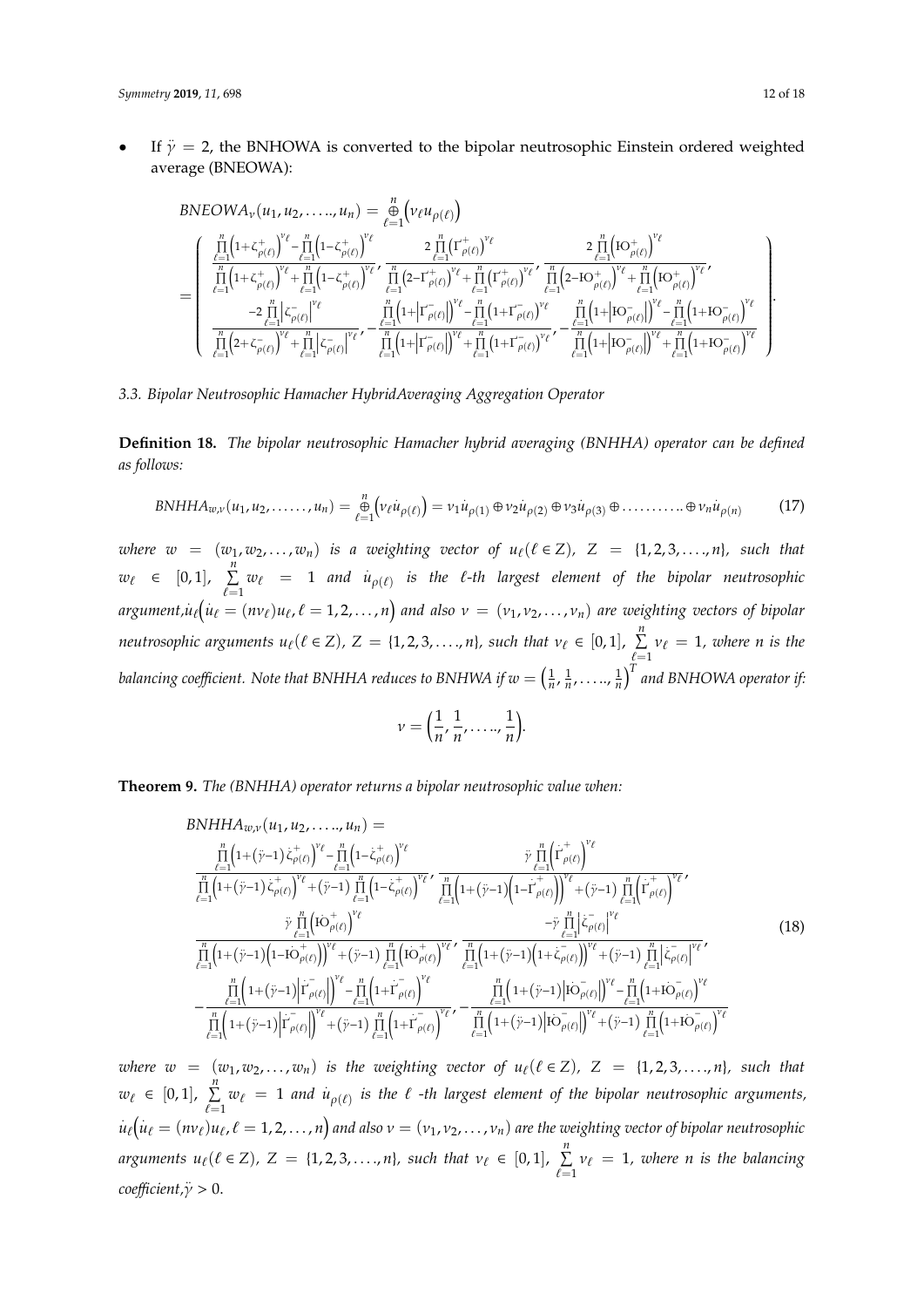**Proof**. The theorem is straightforward. □

Now, we discuss two cases of BNHOWA:

**Step 5:** Select the best alternative(s).

• If  $\ddot{\gamma} = 1$ , the BNHHA is converted to the bipolar neutrosophic hybrid averaging (BNHA):

$$
BNHA_{w,v}(u_1, u_2, \ldots, u_n) = \frac{1}{\ell-1} \Big( v_{\ell} \dot{u}_{\rho(\ell)} \Big) = \begin{pmatrix} 1 - \prod_{\ell=1}^n \Big( 1 - \dot{\zeta}_{\rho(\ell)}^+ \Big)^{v_{\ell}} \cdot \prod_{\ell=1}^n \Big( \dot{\Gamma}_{\rho(\ell)}^+ \Big)^{v_{\ell}} \cdot \prod_{\ell=1}^n \Big( \dot{\mathrm{do}}_{\rho(\ell)}^+ \Big)^{v_{\ell}} \cdot \left( 1 - \Big( \prod_{\ell=1}^n \Big( 1 + \dot{\Gamma}_{\rho(\ell)}^- \Big)^{v_{\ell}} \Big)^{v_{\ell}} \right) \Big) - \Big( 1 - \Big( \prod_{\ell=1}^n \Big( 1 + \dot{\mathrm{do}}_{\rho(\ell)}^- \Big)^{v_{\ell}} \Big) \Big) \end{pmatrix}
$$

• If  $\ddot{\gamma} = 2$ , the BNHHA is converted to the bipolar neutrosophic Einstein hybrid averaging (BNEHA):

$$
\begin{array}{lllll} & BNEHA_{w,\nu}(u_1, u_2, \ldots, u_n) = \frac{n}{\ell-1} \Big( \nu_{\ell} \dot{u}_{\rho(\ell)} \Big) \\ & \frac{\prod\limits_{\ell=1}^n \big(1 + \dot{\zeta}_{\rho(\ell)}^+ \big)^{\nu_{\ell}} - \prod\limits_{\ell=1}^n \big(1 - \dot{\zeta}_{\rho(\ell)}^+ \big)^{\nu_{\ell}}}{\prod\limits_{\ell=1}^n \big(1 + \dot{\zeta}_{\rho(\ell)}^+ \big)^{\nu_{\ell}} + \prod\limits_{\ell=1}^n \big(1 - \dot{\zeta}_{\rho(\ell)}^+ \big)^{\nu_{\ell}}} & \frac{2 \prod\limits_{\ell=1}^n \big( \dot{\Gamma}_{\rho(\ell)}^+ \big)^{\nu_{\ell}}}{\prod\limits_{\ell=1}^n \big(1 + \dot{\zeta}_{\rho(\ell)}^+ \big)^{\nu_{\ell}} + \prod\limits_{\ell=1}^n \big(1 - \dot{\zeta}_{\rho(\ell)}^+ \big)^{\nu_{\ell}}} & \frac{2 \prod\limits_{\ell=1}^n \big( \dot{\Gamma}_{\rho(\ell)}^+ \big)^{\nu_{\ell}}}{\prod\limits_{\ell=1}^n \big(1 + \dot{\zeta}_{\rho(\ell)}^+ \big)^{\nu_{\ell}}} \\ & - 2 \prod\limits_{\ell=1}^n \big| \dot{\zeta}_{\rho(\ell)}^- \big|^{\nu_{\ell}} & \frac{n}{\ell-1} \big(1 + \big| \dot{\Gamma}_{\rho(\ell)}^- \big)^{\nu_{\ell}} - \prod\limits_{\ell=1}^n \big(1 + \dot{\Gamma}_{\rho(\ell)}^- \big)^{\nu_{\ell}}}{\prod\limits_{\ell=1}^n \big(1 + \big| \dot{\Gamma}_{\rho(\ell)}^- \big)^{\nu_{\ell}}} & \frac{n}{\ell-1} \big(1 + \big| \dot{\Gamma}_{\rho(\ell)}^- \big)^{\nu_{\ell}} & \frac{n}{\ell-1} \big(1 + \big| \dot{\Gamma}_{\rho(\ell)}^- \big)^{\nu_{\ell}} - \prod\limits_{\ell=1}^n \big(1 + \big| \dot{\Gamma}_{\rho(\ell)}^- \big)^{\nu_{\ell}}}{\prod\limits_{\ell=1}^n \big(1 + \big| \dot{\Gamma}_{\rho(\ell)}^- \big)^{\nu_{\ell}}} & \frac{n}{\ell-1} \big(1
$$

# <span id="page-12-0"></span>**4. An Application of the Bipolar Neutrosophic Hamacher Averaging Aggregation Operators to Group Decision Making**

In this section, we apply the bipolar neutrosophic Hamacher averaging aggregation operators to the multiple attribute group decision-making problems in which the attribute weights take the form of crisp numbers and the attribute values take the form of BNNs.

> **Algorithm 1: Bipolar Neutrosophic Group Decision Making Problems** Let  $G = \{G_1, G_2, \ldots, G_m\}$  be the set of *m* alternatives,  $L = \{L_1, L_2, \ldots, L_n\}$  be the set of *n* attributes or criterions, and  $D = \{D_1, D_2, \ldots, D_k\}$  be the finite *k* decision makers. Let  $v = (v_1, v_2, \ldots, v_n)^T$  be the weighted vector of the decision makers  $\overline{D^s}(s = 1, 2, ..., k)$ , such that  $v_\ell \in [0, 1]$  and  $\sum_{\ell=1}^n v_\ell = 1$ . Let  $w = (w_1, w_2, ..., w_n)^T$  be the weighted vector of the attribute set  $L = \{L_1, L_2, \ldots, L_n\}$  such that  $w_\ell \in [0, 1]$  and  $\sum_{i=1}^n w_\ell = 1$ . An alternative of the criterion is assessed by the decision maker and the values are represented by bipolar neutrosophic values, where  $u_{\widehat{i}\widehat{j}}^{(s)} = \left[ \left( \zeta_{\widehat{i}\widehat{j}}^+ \Gamma_{\widehat{i}\widehat{j}}^+ \Gamma_{\widehat{i}\widehat{j}}^+ \Gamma_{\widehat{i}\widehat{j}}^- \zeta_{\widehat{i}\widehat{j}}^- \right) \Gamma_{\widehat{i}\widehat{j}}^- \right] \Gamma_{\widehat{i}\widehat{j}}^-$ ۱1 is the decision matrix provided by the decision maker  $\frac{m \times n}{m}$ (Tables [1–](#page-13-0)[3\)](#page-13-1) and  $u_{\hat{i}}^{(s)}$  is a bipolar neutrosophic number (Table [4\)](#page-14-1) for alternative  $G_{\hat{i}}$ , associated with criterion  $L_{\hat{i}}$ . The condition  $\zeta^+_{\hat{i}\hat{j}}$   $\zeta^+_{\hat{i}\hat{j}}$  ,  $\mathrm{HO}^+_{\hat{i}\hat{j}}$  ,  $\zeta^-_{\hat{i}\hat{j}}$  ,  $\zeta^-_{\hat{i}\hat{j}}$  and  $\mathrm{HO}^-_{\hat{i}\hat{j}} \in [0,1]$  is such that  $0 \le \zeta^+_{\hat{i}\hat{j}} + \Gamma^+_{\hat{i}\hat{j}} + \text{IO}^+_{\hat{i}\hat{j}} + \zeta^-_{\hat{i}\hat{j}} + \Gamma^-_{\hat{i}\hat{j}} + \text{IO}^-_{\hat{i}\hat{j}} \le 6 \text{ for } \hat{i} = 1, 2, ..., m \text{ and } \hat{j} = 1, 2, ..., n.$ **Step 1:** Construct the decision matrix  $\overline{D^s} = \left[ u^{(s)} \right]$ 1  $(s = 1, 2, \dots, k)$  for the decision. **Step 2:** Compute *BNHWA*<sub>v</sub> $\left(r_{\hat{i}1}, r_{\hat{i}2}, \ldots, r_{\hat{i}n}\right)$  for each  $\hat{i} = 1, 2, 3, \ldots, m$ :  $r_{\widehat{i}} = (\zeta_{\widehat{i}}^+, \Gamma_{\widehat{i}}^+, \text{IO}_{\widehat{i}}^+, \zeta_{\widehat{i}}^-, \zeta_{\widehat{i}}^-, \Gamma_{\widehat{i}}^-, \text{IO}_{\widehat{i}}^-,$ ! =  $BNHWA_{\nu}(r_{\hat{i}1}, r_{\hat{i}2}, \ldots, r_{\hat{i}n}) = \frac{n}{\theta}$  $\hat{i}_1, \hat{i}_2, \dots, \hat{i}_n = \bigoplus_{\ell=1}^n (v_\ell r_{i\ell})$ =  $\int\limits_{\ell = 1}^n {\left( {1 \!+\! \left( {\ddot \gamma } \!-\! 1 \right)\zeta _\ell ^ + } \right)^{\! \nu \ell }} \!-\!\prod\limits_{\ell = 1}^n {\left( {1 \!-\! \zeta _\ell ^ + } \right)^{\! \nu \ell }}$  $\overline{\phantom{a}}$  $\prod_{\ell=1}^{\ell=1} \frac{\ell=1}{(1+(\ddot{\gamma}-1)\zeta_{\ell}^+)}^{\nu_{\ell}} + (\ddot{\gamma}-1)\prod_{\ell=1}^n (1-\zeta_{\ell}^+)^{\nu_{\ell}}'$  $\ddot{y} \prod_{\ell=1}^n (\Gamma_\ell^+)^{\nu_\ell}$  $\prod_{\ell=1}^n (1 + (\ddot{y}-1)(1-\Gamma_{\ell}^+))^{\nu_{\ell}} + (\ddot{y}-1) \prod_{\ell=1}^n ( \Gamma_{\ell}^+)^{\nu_{\ell}}$  $\ddot{\gamma} \prod\limits_{\ell=1}^n \left( \mathrm{IO}_\ell^+ \right)^{\nu_\ell}$  $\frac{\prod\limits_{\ell=1}^n\left(1{+}\left(\ddot{\gamma}{-}1\right)\left(1{-}\mathrm{IO}^+_{\ell}\right)\right)^{\nu_{\ell}}{+}\left(\ddot{\gamma}{-}1\right)\prod\limits_{\ell=1}^n\left(\mathrm{IO}^+_{\ell}\right)^{\nu_{\ell}}},$  $- \ddot{\gamma} \prod\limits_{\ell=1}^n \left|\zeta_\ell^-\right|^{\nu_\ell}$  $\frac{1}{\prod\limits_{\ell=1}^n\left(1+\left(\ddot{\gamma}-1\right)\left(1+\zeta_{\ell}^{-}\right)\right)^{\nu_{\ell}}+\left(\ddot{\gamma}-1\right)\prod\limits_{\ell=1}^n\left|\zeta_{\ell}^{-}\right|^{\nu_{\ell}}}\right)^{-1}}$  $\prod_{\ell=1}^n\Big(\left.1+\left(\ddot{\gamma}-1\right)\left|\Gamma_{\ell}^{-}\right|\Big)^{\nu_{\ell}}-\prod_{\ell=1}^n\left(1+\Gamma_{\ell}^{-}\right)^{\nu_{\ell}}$  $\frac{\ell-1}{\prod\limits_{\ell=1}^n\left(1{+}\left(\dot{\gamma}-1\right)\left|\Gamma_{\ell}^{-}\right|\right)^{\nu_{\ell}}}+ \left(\dot{\gamma}-1\right)\prod\limits_{\ell=1}^n\left(1{+}\Gamma_{\ell}^{-}\right)^{\nu_{\ell}}}, \prod\limits_{\ell=1}^n\Big(\left.1+\left(\ddot{\gamma}-1\right)\right.\left|\mathbf{IO}^{\,-}_\ell\right|\Big)^{\nu_\ell}-\prod\limits_{\ell=1}^n\left(1+\mathbf{IO}^{\,-}_\ell\right)^{\nu_\ell}$  $\prod_{\ell=1}^n \left(1+\left(\ddot{\gamma}-1\right)\middle| \textrm{IO}^-_\ell \right| \right)^{\nu_\ell}+\left(\ddot{\gamma}-1\right) \prod_{\ell=1}^n \left(1+\textrm{IO}^-_\ell\right)^{\nu_\ell}$  $\lambda$  $\overline{\phantom{a}}$ **Step 3:** Calculate the scores of  $S\left(r_{\widehat{i}}\right)$  $\int$  for the  $\left(\hat{i} = 1, 2, 3, ..., m\right)$ . **Step 4:** Rank all the software systems of  $BNHWA_v(u_{\hat{i}1}, u_{\hat{i}2}, ..., u_{\hat{i}n})$  according to the scores values.  $\sqrt{ }$

.

.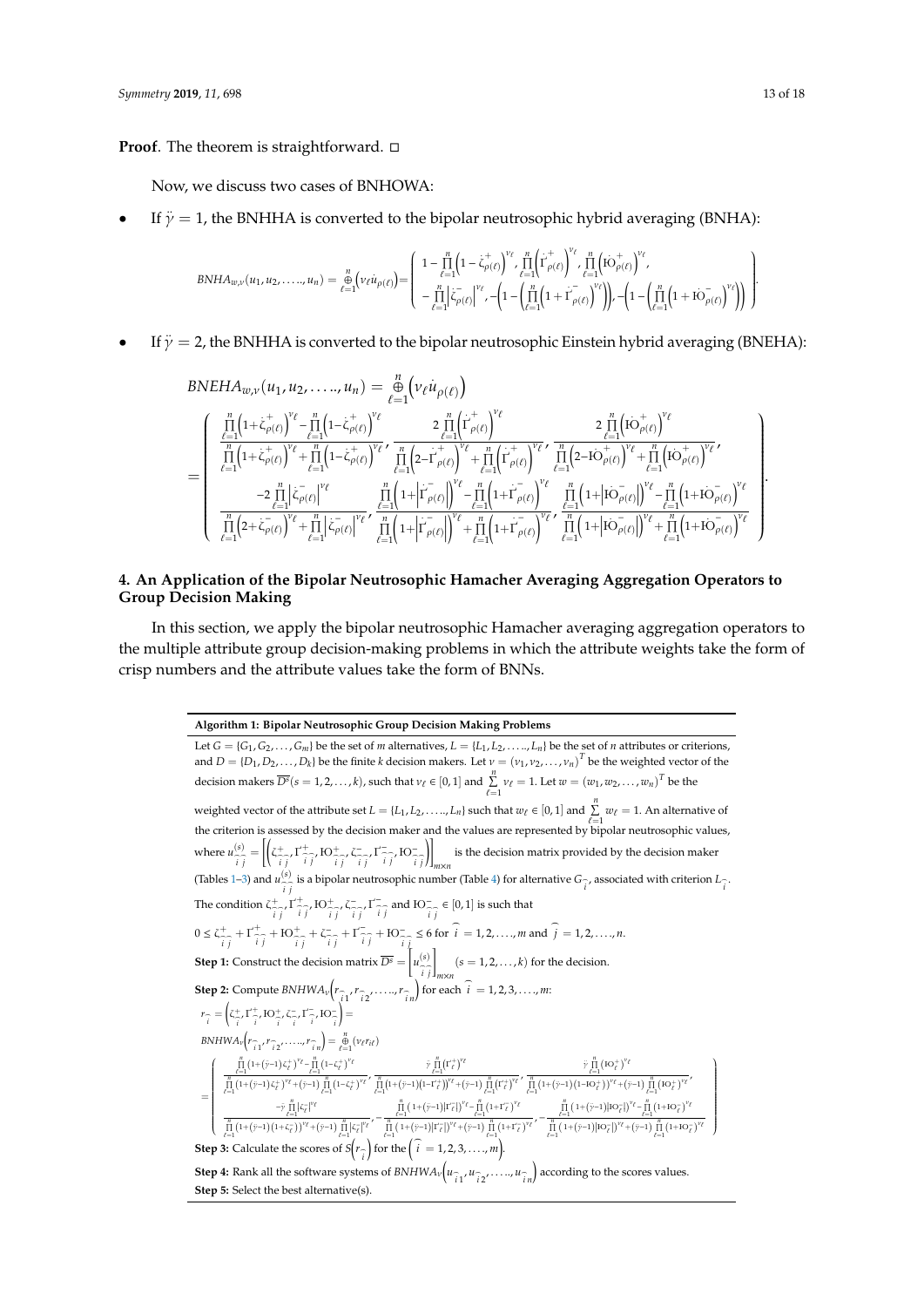#### *Illustrative Example*

We considered an issue, taken from Deli [\[29\]](#page-16-6), as an application for the proposed method in the present paper. The issue given is that an investment company wants to make some investments in the best possible options. There are four types of companies *G*\_ *i*  $\left(\widehat{i} = 1, 2, 3 \ldots \ldots \ldots m\right)$  that are available as alternatives, namely  $G_1$ : computer company,  $G_2$ : food company,  $G_3$ : car company, and  $G_4$ : arms company, to invest money. The investment company takes into account four attributes to evaluate the alternatives: *L*1: risk, *L*2: growth, *L*3: environmental impact, and *L*4: performance. We utilized the bipolar neutrosophic numbers to assess the four possible alternatives of  $G_{\widehat{i}}$  $\left(\begin{matrix} \cdot & 0 \\ 0 & 1 \end{matrix}\right)$  = 1, 2, 3, 4 under the four criteria. The weight vector of the attributes is  $v = (\frac{1}{4}, \frac{1}{5}, \frac{3}{10}, \frac{1}{4})^T$ . There are three experts, i.e.,  $\overline{D^{\rm s}}$ ( $s = 1, 2, 3$ ), from a group of decision makers, whose weight vector is  $v = (\frac{3}{10}, \frac{3}{10}, \frac{2}{5})^T$ . The expert opion about the companies based on atrribute are given in Tables [1–](#page-13-0)[3.](#page-13-1)

#### <span id="page-13-0"></span>**Step 1:** Decision matrices

**Table 1.** Bipolar Neutrosophic Decision Matrix,  $D_1$ .

|                | L1                                  | Lэ                                  | L <sub>3</sub>                                                          | La                                  |
|----------------|-------------------------------------|-------------------------------------|-------------------------------------------------------------------------|-------------------------------------|
| $G_1$          | $(0.5, 0.4, 0.3, -0.7, -0.5, -0.6)$ | $(0.1, 0.5, 0.4, -0.2, -0.4, -0.7)$ | $(0.3, 0.7, 0.4 - 0.6, -0.4, -0.6)$                                     | $(0.2, 0.4, 0.7, -0.3, -0.5, -0.1)$ |
| G <sub>2</sub> | $(0.2, 0.6, 0.4, -0.3, -0.6, -0.8)$ | $(0.5, 0.7, 0.6, -0.3, -0.4, -0.5)$ | $(0.5, 0.5, 0.1, -0.7, -0.4, -0.8)$                                     | $(0.6, 0.5, 0.4, -0.5, -0.4, -0.6)$ |
| $G_3$          | $(0.4, 0.5, 0.3, -0.5, -0.6, -0.7)$ | $(0.8, 0.9, 0.2, -0.7, -0.4, -0.6)$ | $(0.2, 0.6, 0.5, -0.5, -0.4, -0.7)$                                     | $(0.5, 0.7, 0.3, -0.5, -0.4, -0.2)$ |
| G4             | $(0.7, 0.6, 0.5, -0.6, -0.5, -0.4)$ | $(0.5, 0.7, 0.6, -0.6, -0.3, -0.5)$ | $(0.3, 0.1, 0.8, -0.9, -0.5, -0.6)$ $(0.2, 0.5, 0.7, -0.4, -0.5, -0.8)$ |                                     |

**Table 2.** Bipolar Neutrosophic Decision Matrix, D<sub>2</sub>.

| L1                                  | Lэ                                  | Lз                                                                      | L <sub>4</sub>                      |
|-------------------------------------|-------------------------------------|-------------------------------------------------------------------------|-------------------------------------|
| $(0.2, 0.5, 0.3, -0.4, -0.6, -0.5)$ | $(0.4, 0.3, 0.7, -0.5, -0.4, -0.6)$ | $(0.5, 0.7, 0.3, -0.4, -0.7, -0.6)$ $(0.1, 0.4, 0.6, -0.3, -0.4, -0.2)$ |                                     |
| $(0.5, 0.6, 0.4, -0.2, -0.4, -0.5)$ | $(0.5, 0.1, 0.6, -0.6, -0.4, -0.2)$ | $(0.3, 0.5, 0.4, -0.1, -0.4, -0.6)$                                     | $(0.5, 0.3, 0.4 - 0.7, -0.4, -0.5)$ |
| $(0.7, 0.4, 0.5, -0.4, -0.5, -0.6)$ | $(0.7, 0.2, 0.4, -0.3, -0.5, -0.1)$ | $(0.1, 0.7, 0.5, -0.4, -0.3, -0.8)$                                     | $(0.4, 0.3, 0.5, -0.7, -0.4, -0.3)$ |
| $(0.3, 0.4, 0.5, -0.7, -0.1, -0.3)$ | $(0.8, 0.2, 0.1, -0.5, -0.3, -0.4)$ | $(0.5, 0.2, 0.4, -0.1, -0.4, -0.7)$ $(0.4, 0.3, 0.7, -0.5, -0.2, -0.6)$ |                                     |

**Table 3.** Bipolar Neutrosophic Decision Matrix, D<sub>3</sub>.

<span id="page-13-1"></span>

|       |                                     |                                     | Lз                                                                      |                                     |
|-------|-------------------------------------|-------------------------------------|-------------------------------------------------------------------------|-------------------------------------|
| G1.   | $(0.4, 0.5, 0.1, -0.6, -0.4, -0.5)$ | $(0.4, 0.3, 0.6, -0.1, -0.6, -0.3)$ | $(0.2, 0.6, 0.3, -0.7, -0.2, -0.5)$ $(0.2, 0.1, 0.8, -0.9, -0.2, -0.3)$ |                                     |
| $G_2$ | $(0.5, 0.3, 0.2, -0.4, -0.1, -0.6)$ | $(0.4, 0.5, 0.3, -0.7, -0.2, -0.3)$ | $(0.5, 0.3, 0.4, -0.5, -0.4, -0.6)$                                     | $(0.8, 0.6, 0.2, -0.1, -0.5, -0.4)$ |
| G3.   | $(0.3, 0.4, 0.6, -0.7, -0.2, -0.4)$ | $(0.2, 0.9, 0.1, -0.4, -0.5, -0.6)$ | $(0.3, 0.7, 0.2, -0.5, -0.3, -0.4)$ $(0.4, 0.1, 0.6, -0.3, -0.4, -0.1)$ |                                     |
| G4    | $(0.5, 0.3, 0.6, -0.6, -0.3, -0.5)$ | $(0.5, 0.6, 0.2, -0.5, -0.3, -0.6)$ | $(0.4, 0.3, 0.7, -0.8, -0.4, -0.7)$ $(0.7, 0.4, 0.5, -0.5, -0.3, -0.4)$ |                                     |

**Step 2:** We computed  $BNHWA_v(r_{\hat{i}_1}, r_{\hat{i}_2}, \ldots, r_{\hat{i}_n})$  for  $\ddot{\gamma} = 2$ : The collective bipolar neutrosophic decision matrix is given in Table [4.](#page-14-1)

$$
\begin{split} &r_{\widehat{i}}=\left(\zeta^+_{\widehat{i}} , \Gamma^+_{\widehat{i}} , \mathbf{D}^+_{\widehat{i}} , \zeta^-_{\widehat{i}} , \Gamma^-_{\widehat{i}} , \mathbf{D}^-_{\widehat{i}}\right)=\\ &\text{BNHWA}_{\nu}\Big(r_{\widehat{i} \, 1} , r_{\widehat{i} \, 2} , \ldots , r_{\widehat{i} \, n} \Big) = \underset{\ell=1}{\overset{n}{\oplus}}\left(\nu_{\ell} r_{i \ell}\right)\\ &=\left(\begin{array}{cc} \prod\limits_{\ell=1}^n (1+(\bar{\gamma}-1)\zeta^+_{\ell})^{\nu_{\ell}} - \prod\limits_{\ell=1}^n (1-\zeta^+_{\ell})^{\nu_{\ell}} & \frac{\eta}{\ell-1} \big(1+(\bar{\gamma}-1)(1-\bar{\gamma}^+_{\ell})^{\nu_{\ell}} \\ \prod\limits_{\ell=1}^n (1+(\bar{\gamma}-1)\zeta^+_{\ell})^{\nu_{\ell}} + (\bar{\gamma}-1)\prod\limits_{\ell=1}^n (1-\zeta^+_{\ell})^{\nu_{\ell}} \end{array} \begin{array}{cc} \bar{\gamma} \prod\limits_{\ell=1}^n (r_{\ell}^+)^{\nu_{\ell}} & \frac{\eta}{\ell-1} \big(1+(\bar{\gamma}-1)(1-\bar{\gamma}^+_{\ell})^{\nu_{\ell}} \\ \vdots \\ \prod\limits_{\ell=1}^n (1+(\bar{\gamma}-1)\zeta^+_{\ell})^{\nu_{\ell}} + (\bar{\gamma}-1)\prod\limits_{\ell=1}^n (1+(\bar{\gamma}-1)\zeta^+_{\ell})^{\nu_{\ell}} + (\bar{\gamma}-1)\prod\limits_{\ell=1}^n (1+(\bar{\gamma}-1)\zeta^+_{\ell})^{\nu_{\ell}} \end{array} \begin{array}{cc} \bar{\gamma} \prod\limits_{\ell=1}^n (r_{\ell}^+)^{\nu_{\ell}} & \frac{\eta}{\ell-1} \big(1+(r_{\ell}^+)-1\big) \prod\limits_{\ell=1}^n (1+(\bar{\gamma}-1)(1-\bar{\gamma}^+_{\ell})^{\nu_{\ell}} \\ \vdots \\ \prod\limits_{\ell=1}^n (1+(\bar{\gamma}-1)(1+\bar{\gamma}^-_{\ell})^{\nu_{\ell}} + (\bar{\gamma}-1)\prod\limits_{\ell=1}^
$$

**Step 3:** We calculated the score function, for  $\ddot{\gamma} = 2$ :

*r*<sub>1</sub> = (0.2993, 0.3560, 0.4013, -0.4544, -0.4369, -0.4585), *r*<sub>2</sub> = (0.5060, 0.4265, 0.3217, -0.3607, -0.3854, -0.5668), *r*<sub>3</sub> = (0.4150, 0.4765, 0.3629, -0.4780, -0.4010, -0.4920), *r*<sub>4</sub> = (0.4989, 0.3360, 0.5028, -0.5272, -0.3517, -0.5683),  $\lambda$ 

 $\begin{array}{c} \hline \rule{0pt}{2.5ex} \rule{0pt}{2.5ex} \rule{0pt}{2.5ex} \rule{0pt}{2.5ex} \rule{0pt}{2.5ex} \rule{0pt}{2.5ex} \rule{0pt}{2.5ex} \rule{0pt}{2.5ex} \rule{0pt}{2.5ex} \rule{0pt}{2.5ex} \rule{0pt}{2.5ex} \rule{0pt}{2.5ex} \rule{0pt}{2.5ex} \rule{0pt}{2.5ex} \rule{0pt}{2.5ex} \rule{0pt}{2.5ex} \rule{0pt}{2.5ex} \rule{0pt}{2.5ex} \rule{0pt}{2.5ex} \$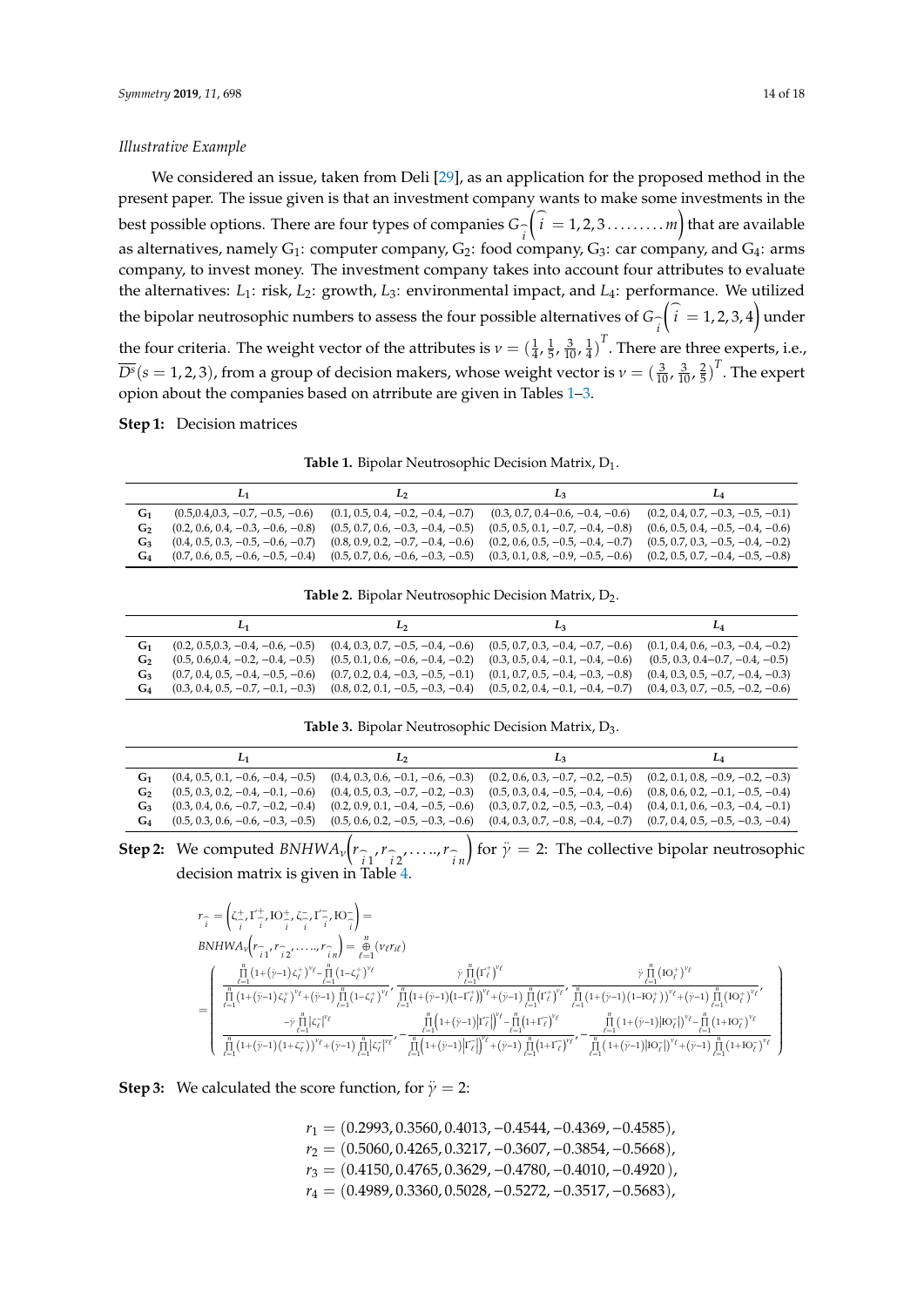$$
S(r_{\widehat{i}}) = \frac{1}{6}(\zeta^+ + 1 - \Gamma^+ + 1 - 10^+ + 1 + \zeta^- - \Gamma^- - 10^-)
$$
and  

$$
S(r_1) = 0.4972, S(r_2) = 0.5582, S(r_3) = 0.4984, S(r_4) = 0.5088.
$$

**Step 4:** We calculated the scores for  $\ddot{\gamma} = 2$ , which gave:

$$
G_2 \succ G_4 \succ G_3 \succ G_1
$$

<span id="page-14-1"></span>**Step 5:** Thus, the best option was  $G_2$ 

**Table 4.** Collective Bipolar Neutrosophic Decision Matrix R.

|                | L1                                                    | L                                                     |
|----------------|-------------------------------------------------------|-------------------------------------------------------|
| G <sub>1</sub> | $(0.3757, 0.4683, 0.1962, -0.5615, -0.4946, -0.5317)$ | $(0.3155, 0.3520, 0.5616, -0.2056, -0.4865, -0.5313)$ |
| G <sub>2</sub> | $(0.4181, 0.4622, 0.3062, -0.3001, -0.3585, -0.6479)$ | $(0.4614, 0.3623, 0.4622, -0.5292, -0.3233, -0.3359)$ |
| $G_3$          | $(0.4708, 0.4283, 0.4669, -0.5406, -0.4250, -0.5632)$ | $(0.5855, 0.6202, 0.1902, -0.4417, -0.4712, -0.4741)$ |
| $G_4$          | $(0.5174, 0.4072, 0.5386, -0.6291, -0.3083, -0.4134)$ | $(0.6132, 0.4687, 0.2350, -0.5288, -0.3000, -0.5147)$ |
|                | Lз                                                    |                                                       |
| G <sub>1</sub> | $(0.3264, 0.3931, 0.3276, -0.5709, -0.4174, -0.5255)$ | $(0.1703, 0.2364, 0.7077, -0.4916, -0.3566, -0.2115)$ |
| G <sub>2</sub> | $(0.4441, 0.4108, 0.2709, -0.3623, -0.4000, -0.6722)$ | $(0.6708, 0.4669, 0.3061, -0.3107, -0.4413, -0.4946)$ |
| $G_3$          | $(0.2115, 0.6692, 0.3536, -0.4683, -0.3308, -0.6406)$ | $(0.4312, 0.2639, 0.4669, -0.4597, -0.4000, -0.1914)$ |
| $G_4$          | $(0.4029, 0.1931, 0.6264, -0.4973, -0.4312, -0.6724)$ | $(0.4891, 0.3942, 0.6154, -0.4683, -0.3359, -0.6088)$ |

#### <span id="page-14-0"></span>**5. Comparison with the Di**ff**erent Methods**

There are various tools utilized by researchers so far in decision making. Chen et al. [\[50\]](#page-17-8) utilized FSs, and, later on, Atanassov [\[2\]](#page-15-1) utilized intuitionistic FSs, Dubois et al. [\[51\]](#page-17-9) utilized BFSs, Zavadskas et al. [\[52\]](#page-17-10) utilized NSs, Ali et al. [\[53\]](#page-17-11) utilized bipolar neutrosophic soft sets, and Irfan et al. [\[34\]](#page-16-11) utilized BNSs and so many others have studied decision making. In this paper, we applied the bipolarity to the neutrosophic sets via Hamacher operators. If  $\ddot{y} = 1$ , then our proposed model corresponded to the same BNSs of the decision making as Irfan et al. [\[34\]](#page-16-11).

The advantage of our proposed methods was that the decision maker could choose different values of  $\ddot{\gamma}$  in accordance with their preferences (Table [5\)](#page-14-2). Generally, when the values of  $\ddot{\gamma} = 1, 2$ , are used, they form algebraic aggregation operators and Einstein aggregation operators. The aggregation operators suggested in this paper were more general and flexible in accordance with the different values of  $\ddot{y}$ , keeping in view the above computation and analysis, it is derived that although the overall rating values of the alternatives are varying by using different values of  $\ddot{\gamma}$ , the ranking orders of the alternatives are slightly contrastive (Table [5\)](#page-14-2). However, the most desirable investment company is *G*2.

| $\bullet\bullet$<br>ν | <b>Aggregation Operators</b> | Ranking                 |
|-----------------------|------------------------------|-------------------------|
|                       | <b>BNHWA</b>                 | $G_2 > G_4 > G_1 > G_3$ |
| 1.5                   | <b>BNHWA</b>                 | $G_2 > G_4 > G_1 > G_3$ |
| 2                     | <b>BNHWA</b>                 | $G_2 > G_4 > G_3 > G_1$ |
| 2.5                   | <b>BNHWA</b>                 | $G_2 > G_4 > G_3 > G_1$ |
| 3                     | <b>BNHWA</b>                 | $G_2 > G_4 > G_1 > G_3$ |

<span id="page-14-2"></span>**Table 5.** Ranking of the four alternatives for the different values of  $\ddot{\gamma}$ .

## **6. Conclusions**

The purpose of this paper was to study the different bipolar neutrosophic aggregation operators, based on Hamacher t-norms and *t*-conorms, and their application to multiple criteria group decision making where the criteria are bipolar neutrosophic values. Motivated by the Hamacher operations, we have proposed bipolar neutrosophic Hamacher aggregation operators. Firstly, we have introduced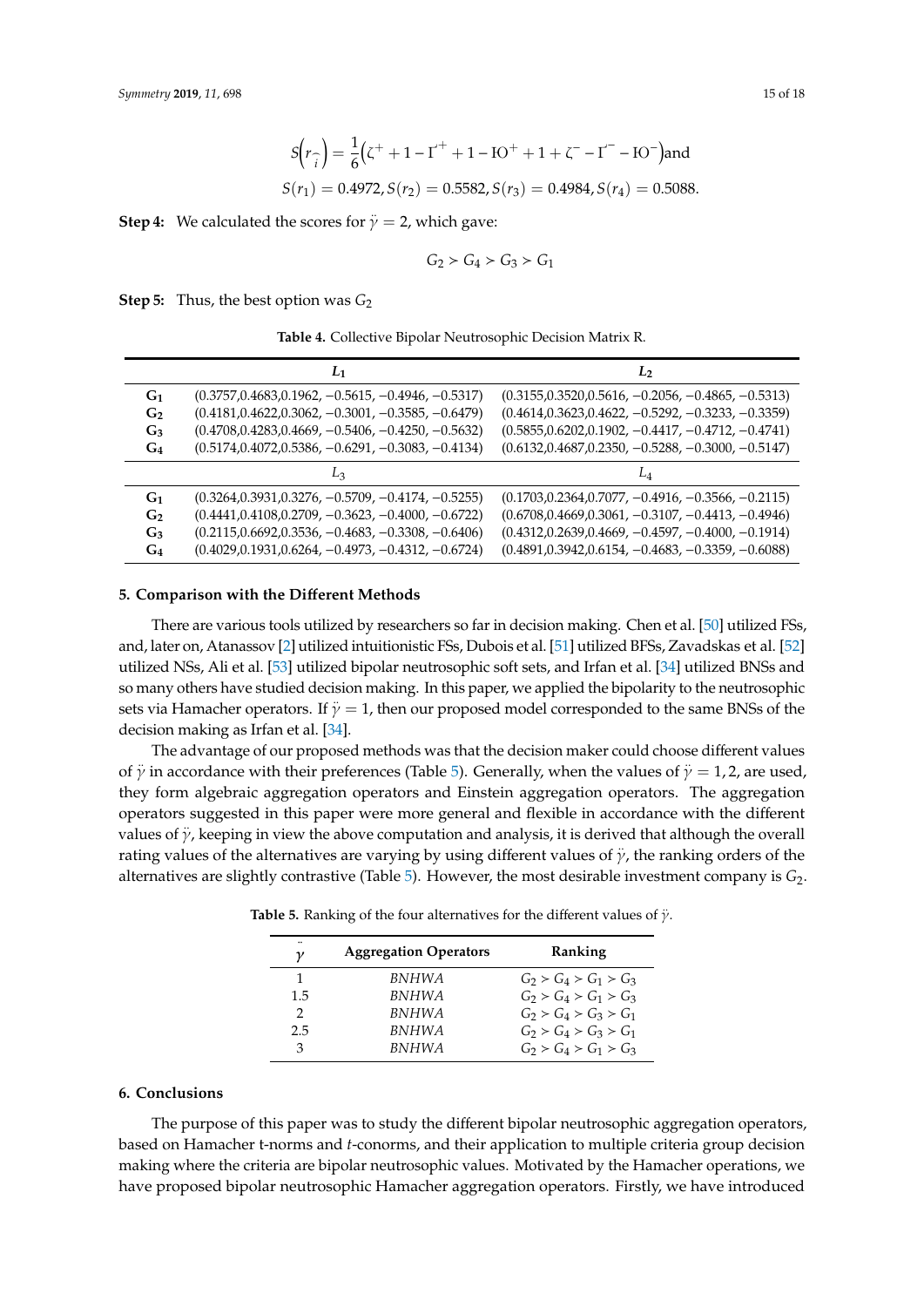bipolar neutrosophic Hamacher aggregation operators, as well as their desirable properties. These aggregation operators were bipolar neutrosophic Hamacher weighted averaging (BNHWA), bipolar neutrosophic Hamacher ordered weighted averaging (BNHOWA), and bipolar neutrosophic Hamacher hybrid averaging (BNHHA). When  $y = 1$ , the bipolar neutrosophic Hamacher averaging operators reduced to the bipolar neutrosophic averaging aggregation operator and for  $\ddot{y} = 2$ , the bipolar neutrosophic Hamacher averaging operators transformed to the bipolar neutrosophic Einstein averaging aggregation operators. Finally, we have introduced a method for multi-attribute group decision making. A descriptive example of opting for the best company or alternative to investing money was provided. The results in this paper showed that our proposed methods were more effective and practical in real life. In our future study, we are determined to extend the proposed models to

**Author Contributions:** There was equal contribution by all authors.

**Funding:** The present study was been carried out without any monetary support.

other domains and applications, such as risk analysis, pattern recognition, and so on.

**Conflicts of Interest:** All authors have given their full consent unanimously.

# **References**

- <span id="page-15-0"></span>1. Zadeh, L.A. Fuzzy sets. *Inf. Control* **1965**, *8*, 338–353. [\[CrossRef\]](http://dx.doi.org/10.1016/S0019-9958(65)90241-X)
- <span id="page-15-1"></span>2. Atanassov, K.T. Intuitionistic fuzzy sets. *Fuzzy Sets Syst.* **1986**, *20*, 87–96. [\[CrossRef\]](http://dx.doi.org/10.1016/S0165-0114(86)80034-3)
- <span id="page-15-2"></span>3. Smarandache, F. *A Unifying Field in Logics Neutrosophy and Neutrosophic Probability, Set and Logic*; American Research Press: Rehoboth, Delaware, 1999.
- <span id="page-15-3"></span>4. Wang, H.; Smarandache, F.; Zhan, Y.; Sunderraman, R. Single valued neutrosophic sets. In Proceedings of the 10th 476 International Conference on Fuzzy theory and Technology, Salt Lake City, UT, USA, 21–26 July 2005.
- <span id="page-15-4"></span>5. Ye, J. Multicriteria decision-making method using the correlation coefficient under single valued neutrosophic environment. *Int. J. Gen. Syst.* **2013**, *42*, 386–394. [\[CrossRef\]](http://dx.doi.org/10.1080/03081079.2012.761609)
- <span id="page-15-5"></span>6. Wang, H.; Smarandache, F.; Zhan, Y.Q. *Interval Neutrosophic Sets and Logic: Theory and Applications in Computing*; Hexis: Phoenix, AZ, USA, 2005.
- <span id="page-15-6"></span>7. Ye, J. Similarity measures between interval neutrosophic sets and their applications in multicriteria decision-making. *J. Intell. Fuzzy Syst.* **2014**, *26*, 165–172.
- <span id="page-15-7"></span>8. Yu, D.J. Group decision making based on generalized intuitionistic fuzzy prioritized geometric operator. *Int. J. Intell. Syst.* **2012**, *27*, 635–661. [\[CrossRef\]](http://dx.doi.org/10.1002/int.21538)
- 9. Li, D.F. The GOWA operator based approach to multiattribute decision making using intuitionistic fuzzy sets. *Math. Comput. Model.* **2011**, *53*, 1182–1196. [\[CrossRef\]](http://dx.doi.org/10.1016/j.mcm.2010.11.088)
- 10. Wei, G.W. Gray relational analysis method for intuitionistic fuzzy multiple attribute decision making. *Expert Syst. Appl.* **2011**, *38*, 11671–11677. [\[CrossRef\]](http://dx.doi.org/10.1016/j.eswa.2011.03.048)
- 11. Wei, G.W.; Wang, H.J.; Lin, R. Application of correlation coefficient to interval-valued intuitionistic fuzzy multiple attribute decision making with incomplete weight information. *Knowl. Inf. Syst.* **2011**, *26*, 337–349. [\[CrossRef\]](http://dx.doi.org/10.1007/s10115-009-0276-1)
- <span id="page-15-9"></span>12. Xu, Z.S.; Yager, R.R. Some geometric aggregation operators based on intuitionistic fuzzy sets. *Int. J. Gen. Syst.* **2006**, *35*, 417–433. [\[CrossRef\]](http://dx.doi.org/10.1080/03081070600574353)
- 13. Wang, W.; Liu, X. Intuitionistic Fuzzy Geometric Aggregation Operators Based on Einstein Operations. *Int. J. Intell. Syst.* **2011**, *26*, 1049–1075. [\[CrossRef\]](http://dx.doi.org/10.1002/int.20498)
- 14. Xu, Z.S. Intuitionistic fuzzy aggregation operators. *IEEE Trans. Fuzzy Syst.* **2007**, *15*, 1179–1187.
- <span id="page-15-8"></span>15. Xu, Z.S. Multi-person multi-attribute decision making models under intuitionistic fuzzy environment. *Fuzzy Optim. Decis. Mak.* **2007**, *6*, 221–236. [\[CrossRef\]](http://dx.doi.org/10.1007/s10700-007-9009-7)
- <span id="page-15-10"></span>16. Wang, W.; Liu, X. Intuitionistic Fuzzy Information Aggregation Using Einstein Operations. *IEEE Trans. Fuzzy Syst.* **2012**, *20*, 923–938. [\[CrossRef\]](http://dx.doi.org/10.1109/TFUZZ.2012.2189405)
- <span id="page-15-11"></span>17. Zhao, X.; Wei, G. Some intuitionistic fuzzy Einstein hybrid aggregation operators and their application to multiple attribute decision making. *Knowl. Based Syst.* **2013**, *37*, 472–479. [\[CrossRef\]](http://dx.doi.org/10.1016/j.knosys.2012.09.006)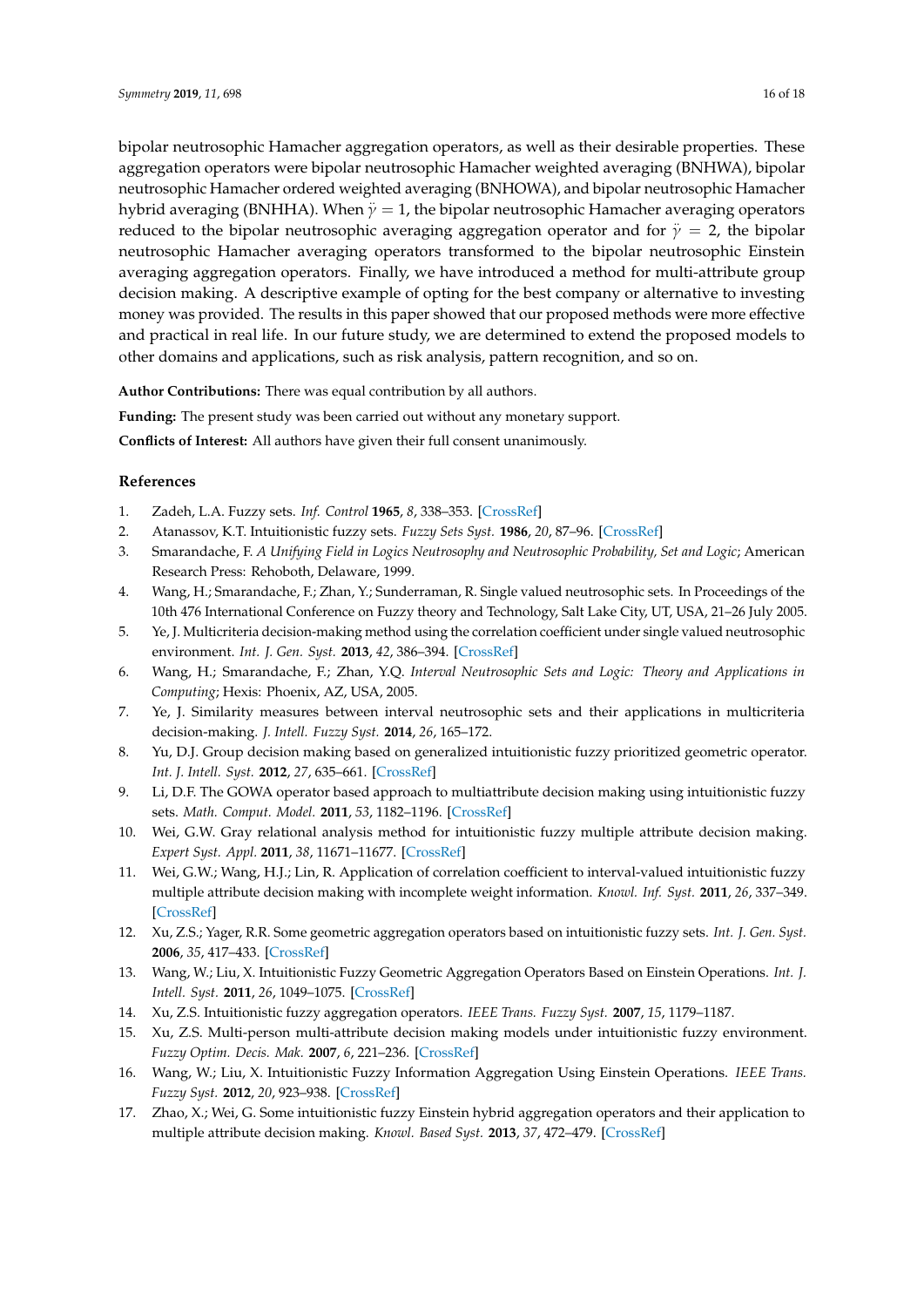- <span id="page-16-0"></span>18. Fahmi, A.; Abdullah, S.; Amin, F.; Siddique, N.; Ali, A. Aggregation operators on triangular cubic fuzzy numbers and its application to multi-criteria decision making problems. *J. Intell. Fuzzy Syst.* **2017**, *33*, 3323–3337. [\[CrossRef\]](http://dx.doi.org/10.3233/JIFS-162007)
- 19. Fahmi, A.; Abdullah, S.; Amin, F.; Khan, M.S.A. Trapezoidal cubic fuzzy number Einstein hybrid weighted averaging operators and its application to decision making problems. *Soft Comput.* **2018**. [\[CrossRef\]](http://dx.doi.org/10.1007/s00500-018-3242-6)
- 20. Fahmi, A.; Amin, F.; Abdullah, S.; Ali, A. Cubic fuzzy Einstein aggregation operators and its application to decision-making. *Int. J. Syst. Sci.* **2018**, *49*, 2385–2397. [\[CrossRef\]](http://dx.doi.org/10.1080/00207721.2018.1503356)
- <span id="page-16-1"></span>21. Fahmi, A.; Abdullah, S.; Amin, F.; Ali, A.; Ahmad, R.; Shakeel, M. Trapezoidal cubic hesitant fuzzy aggregation operators and their application in group decision-making. *Int. J. Fuzzy Syst.* **2019**, *36*, 3619–3635. [\[CrossRef\]](http://dx.doi.org/10.3233/JIFS-181703)
- <span id="page-16-2"></span>22. Rahman, K.; Abdullah, S.; Jamil, M.; Khan, M.Y. Some Generalized intuitionistic fuzzy Einstein hybrid aggregation operators and their application to multiple attribute group decision making. *Int. J. Fuzzy Syst.* **2018**, *20*, 1567–1575. [\[CrossRef\]](http://dx.doi.org/10.1007/s40815-018-0452-0)
- 23. Ali Khan, M.S.; Abdullah, S.; Ali, A. Multiattribute group decision-making based on Pythagorean fuzzy Einstein prioritized aggregation operators. *In. J. Intel. Syst.* **2019**, *34*, 1001–1033. [\[CrossRef\]](http://dx.doi.org/10.1002/int.22084)
- 24. Ashraf, S.; Abdullah, S. Spherical aggregation operators and their application in multiattribute group decision-making. *Int. J. Intell. Syst.* **2019**, *34*, 493–523. [\[CrossRef\]](http://dx.doi.org/10.1002/int.22062)
- <span id="page-16-3"></span>25. Khan, M.S.A.; Abdullah, S.; Ali, A.; Amin, F.; Hussain, F. Pythagorean hesitant fuzzy Choquet integral aggregation operators and their application to multi-attribute decision-making. *Soft Comput.* **2019**, *23*, 251–267. [\[CrossRef\]](http://dx.doi.org/10.1007/s00500-018-3592-0)
- <span id="page-16-4"></span>26. Zhang, W.R. Bipolar fuzzy sets and relations: A computational frame work for cognitive modeling and multiagent decision analysis. In Proceedings of the First International Joint Conference of The North American Fuzzy Information Processing Society Biannual Conference, San Antonio, TX, USA, 18–21 December 1994; pp. 305–309.
- 27. Zhang, W.R. Bipolar fuzzy sets. In Proceedings of the IEEE International Conference on Fuzzy Systems, IEEE World Congress on Computational Intelligence, Anchorage, AK, USA, 4–9 May 1998; pp. 835–840.
- <span id="page-16-5"></span>28. Zhang, W.R.; Zhang, L. Bipolar logic and Bipolar fuzzy logic. *Inf. Sci.* **2004**, *165*, 265–287. [\[CrossRef\]](http://dx.doi.org/10.1016/j.ins.2003.05.010)
- <span id="page-16-6"></span>29. Li, P.P. The global implications of the indigenous epistemological system from the east: How to apply Yin-Yang balancing to paradox management. *Cross Cult. Strateg. Manag.* **2016**, *23*, 42–47. [\[CrossRef\]](http://dx.doi.org/10.1108/CCSM-10-2015-0137)
- <span id="page-16-7"></span>30. Zhang, W.R. Bipolar quantum logic gates and quantum cellular combinatorics-a logical extension to quantum entanglement. *J. Quant. Inf. Sci.* **2013**, *3*, 93–105. [\[CrossRef\]](http://dx.doi.org/10.4236/jqis.2013.32014)
- <span id="page-16-8"></span>31. Zhang, W.R. G-CPT symmetry of quantum emergence and submergence-an information conservational multiagent cellular automata unification of CPT symmetry and CP violation for equilibrium-based many world causal analysis of quantum coherence and decoherence. *J. Quant. Inf. Sci.* **2016**, *6*, 62–97. [\[CrossRef\]](http://dx.doi.org/10.4236/jqis.2016.62008)
- <span id="page-16-9"></span>32. Akram, M. Bipolar fuzzy graphs. *Inf. Sci.* **2011**, *181*, 5548–5564. [\[CrossRef\]](http://dx.doi.org/10.1016/j.ins.2011.07.037)
- <span id="page-16-10"></span>33. Gul, Z. Some Bipolar Fuzzy Aggregations Operators and Their Applications in Multicriteria Group Decision Making. M. Phil. Thesis, Hazara University, Mansehra, Pakistan, 2015.
- <span id="page-16-11"></span>34. Deli, I.; Ali, M.; Smarandache, F. Bipolar neutrosophic sets and their application based on multi-criteria decision making problems. In Proceedings of the 2015 International Conference on Advanced Mechatronic System, Beijing, China, 22–24 August 2015.
- <span id="page-16-12"></span>35. Fan, C.; Ye, J.; Fen, S.; Fan, E.; Hu, K. Multi-criteria decision-making method using heronian mean operators under a bipolar neutrosophic environment. *Mathematics* **2019**, *7*, 97. [\[CrossRef\]](http://dx.doi.org/10.3390/math7010097)
- <span id="page-16-13"></span>36. Deli, I.; Subas, Y.; Smarandache, F.; Ali, M. Interval valued bipolar neutrosophic sets and their application in pattern recognition. Conference Paper. *arXiv* **2016**, arXiv:289587637.
- <span id="page-16-14"></span>37. Deli, I. Interval-valued neutrosophic soft sets and its decision making. *Int. J. Mach. Learn. Cybern.* **2017**. [\[CrossRef\]](http://dx.doi.org/10.1007/s13042-015-0461-3)
- <span id="page-16-15"></span>38. Zhang, H.; Wang, F.; Geng, Y. Multi-Criteria decision-making method based on single-valued neutrosophic Schweizer-Sklar Muirhead mean aggregation operators. *Symmetry* **2019**, *11*, 152. [\[CrossRef\]](http://dx.doi.org/10.3390/sym11020152)
- <span id="page-16-16"></span>39. Ashraf, S.; Abdullah, S.; Smarandache, F. Logarithmic Hybrid Aggregation Operators Based on Single Valued Neutrosophic Sets and Their Applications in Decision Support Systems. *Symmetry* **2019**, *11*, 364. [\[CrossRef\]](http://dx.doi.org/10.3390/sym11030364)
- <span id="page-16-17"></span>40. Hamacher, H. Uber logische verknunpfungenn unssharfer Aussagen und deren Zugenhorige Bewetungsfunktione. *Prog. Cybern. Syst. Res.* **1978**, *3*, 276–288.
- <span id="page-16-18"></span>41. Huang, J.Y. Intuitionistic fuzzy Hamacher aggregation operators and their application to multiple attribute decision making. *J. Intell. Fuzzy Syst.* **2014**, *27*, 505–513.